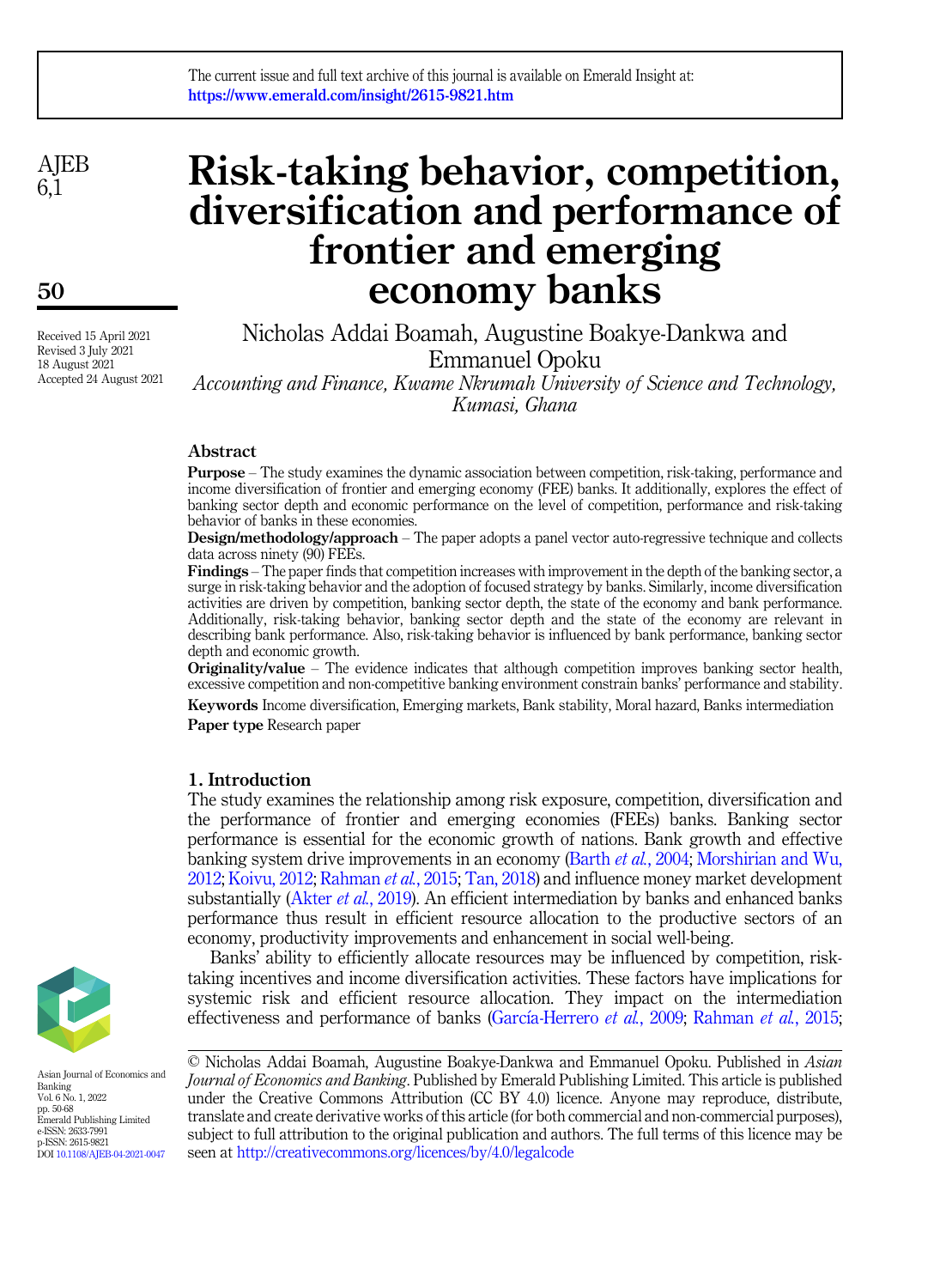[Merin, 2016\)](#page-17-3). In sum, excessive risk-taking and extreme competition may render banks less profitable and raise the likelihood of bank failure [\(Campbell, 2007;](#page-16-3) [Majumder and Uddin,](#page-17-4) [2017;](#page-17-4) Akter *et al.*[, 2018\)](#page-16-4). On the other hand, minimal competition and risk aversion may be harmful to bank survival. That is, whereas risk-taking is essential for improved bank performance, excessive risk-taking however may threaten bank survival and soundness.

Banking sector competition may improve bank's performance, enhance efficiency and provide social welfare gains to an economy. That is, the extent of competition and the efficiency of the banking system affect the success of bank's intermediation function and its associated social welfare gains. As [Bikker \(2010\)](#page-16-5) and [Mlambo and Ncube \(2011\)](#page-17-5) suggest, healthy competition minimizes monopoly and inefficiency. That is, whilst competition is necessary for bank growth and stability, excessive competition could undermine banks solvency.

Despite the importance of the banking system to economic growth, very little is known about the relationship among risk-taking incentives, competition, diversification and the performance of frontier and emerging markets banks. The interactions among these factors have implications for the soundness, stability and the success of the intermediation role of FEE banks. Risk-taking and competition for instance, influence efficient resource allocation by banks. Exploring the dynamic relationship among these factors in FEE context will go a long way in enhancing our understanding of these uniquely characterized banks and their diversification opportunities for global investors. This may improve the flow of global capital to FEEs and also, promote the efficiency and performance of their banking sectors. For instance, the inflow of global capital may reduce intermediation cost and increase competition ([Clarke](#page-16-6) et al., 2001); expand the funding opportunities available to firms [\(Kasman and](#page-17-6) [Carvallo, 2014;](#page-17-6) Zhao et al.[, 2010\)](#page-18-1); and strengthen shareholder rights and market discipline ([Schaeck and Cihak, 2012\)](#page-18-2).These may lead to efficient resource allocation and economic progress.

The evidence on the relationship amongst diversification, competition, risk-taking and the performance of FEE banks is limited and inconclusive. For example, whereas [Petria](#page-17-7) et al. [\(2015\)](#page-17-7) observe a positive influence of competition on performance, [Tan and Floros \(2014\)](#page-18-3) find a negative relationship among them. Additionally, [Tan \(2016\)](#page-18-4), [Tan and Floros \(2012\)](#page-18-5) and [Garcia-Herrero](#page-16-2) *et al.* (2009) observe an insignificant influence of competition on bank performance. Similarly, [Brissimis](#page-16-7) et al. (2008) find a positive association between bank risks and its performance although, [Majumder and Uddin \(2017\)](#page-17-4) and [Majumder and Li \(2018\)](#page-17-8) observe a negative relationship among them. Thus, the debate on the dynamic engagement between these factors remains unsettled. Additionally, there is paucity of evidence on the relationship among risk-taking, diversification and competition.

The present study therefore builds on the few prior studies (see e.g. [Scott and Dunkelberg,](#page-18-6) [2010;](#page-18-6) [Anginer](#page-16-8) et al., 2014; [Tan, 2016](#page-18-4)) and examines the dynamic relationship among risktaking, competition, risk diversification and the performance of banks in ninety (90) FEEs. The extended data improve the efficiency of this study's estimates. In addition, the results may be applicable to a wide range of frontier and emerging markets. The findings of studies that focus on a single country or few countries (see e.g. [Goddard](#page-16-9) *et al.*, 2004; [Akter](#page-16-4) *et al.*, 2018, [2019\)](#page-16-1) may not be applicable to a larger FEEs context. The extended cross-country data may contribute in resolving the disparity in existing evidence. In addition, the study contributes to the FEEs banking literature. The evidence is relevant to frontier and emerging markets policy makers and banking practitioners.

The study provides evidence that banking sector depth, risk-taking behavior of banks and economic growth describe competition. In addition, bank performance is driven by banking sector depth, risk-taking incentives and the state of the economy. Also, the growth in banking sector depth, banks performance and economic growth affect the risk-taking behavior of banks. Additionally, diversification decreases as competition, profitability and banking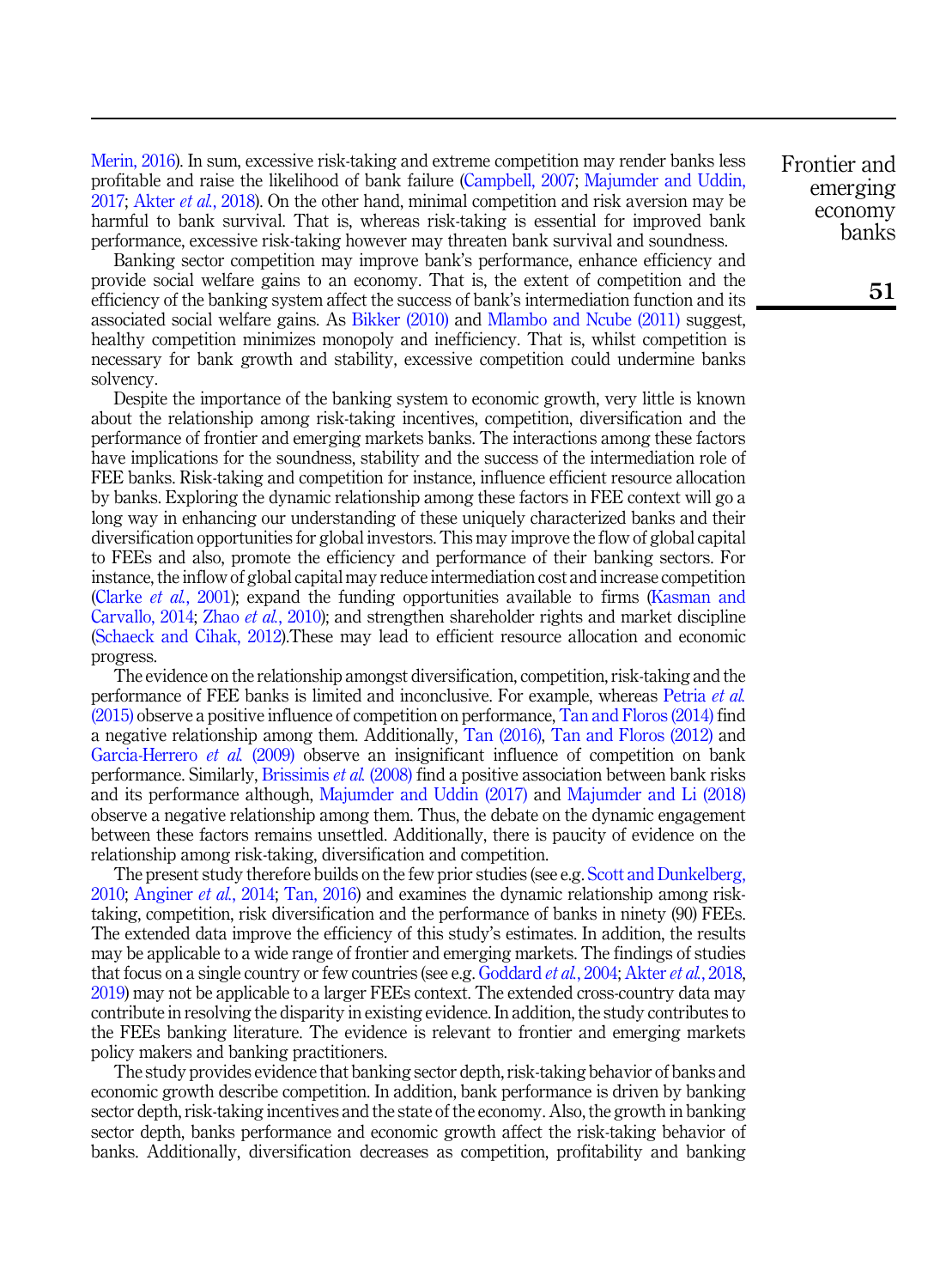**AIEB** 6,1

52

sector depth increase, but increases with inflation growth. In addition, focused strategy is more beneficial than diversification strategy. The findings show that competition, risk-taking behavior and banking sector depth Granger cause bank performance; risk-taking and banking sector depth cause competition; and performance, competition, banking sector depth and risk-taking cause diversification.

The remainder of the paper is structured as follows. [Section 2](#page-2-0) reviews the extant literature. The discussion of methodology and data are presented in [sections 3 and 4](#page-4-0), respectively. The empirical evidence is discussed in [section 5](#page-6-0), whereas conclusions are presented in [section 6](#page-15-0).

## <span id="page-2-0"></span>2. The related literature

[Gupta and Moudud-Ul-Huq \(2020\)](#page-17-9) investigate the dynamic association between income diversification, competition and risk-taking among BRICS banks. By employing a two-step system generalized methods of moments (2GMM), they note a positive relationship between competition and risk-taking behavior. Additionally, they find that income diversification influences the risk-taking behavior of banks negatively. The authors observe a non-linear association between competition, revenue diversification and bank risk-taking incentives. Similarly, [Gonz](#page-17-10)ález et al. [\(2017\)](#page-17-10) explore the relationship between competition and bank stability for Middle East and North Africa (MENA) banks. González et al. measure competition by the Herfindhal index and the  $H$ -statistic (HST) and apply a dynamic panel model in a generalized method of moments (GMM) estimation framework. They observe a Ushaped relationship between competition and risk-taking behavior of banks in the MENA countries.

Recently, [Saif-Alyousfi](#page-17-11) et al. (2020) examine the impact of competition and concentration on the risk-taking behavior and stability of banks in Gulf Cooperation Council (GCC) countries. By using a dynamic panel model and a GMM estimation technique, they observe that rising competition and concentration lead to financial fragility. Additionally, declining competition and asset concentration promote risk-taking among less capitalized, less liquid and small banks which may raise banking sector fragility. In a related study, [Maji and](#page-17-12) [Hazarika \(2018\)](#page-17-12) adopt the HST, Herfindahl-Hirschman index and concentration ratio as proxies for competition. Using a three-stage least squares (3SLS) framework, they find that the effect of competition on risk-taking and stability is respectively positive and negative. Recently, [Sarkar and Sensarma \(2016\)](#page-17-13) argue that asset concentration reduces credit, market and asset risks although, it worsens capital and liquidity risks of Indian banks. Their findings imply that appropriate level of competition is desired for bank success.

[Tan \(2016\)](#page-18-4) employs the Lerner index and Herfindahl-Hirschman index as surrogates for competition. Adopting a one-step GMM system estimator, Tan notes an insignificant influence of competition and risk on bank performance. The author attributes this to significant State intervention in the Chinese banking sector via capital injections. Tan's evidence suggests that State interventions could undermine competition in the banking system, thereby protecting inefficient institutions. This may create moral hazard problems and encourage excessive risk-taking. In a related study, [Scott and Dunkelberg \(2010\)](#page-18-6) explore the effect of competition on the risk and performance of banks. Relying on a survey of small business owners, they find that concentrated markets are less competitive. Additionally, they note a positive relationship between competition and banking experience of customers. Also, increased competition enhances credit and non-credit ratings of banks. That is, competition minimizes the level of risk in the banking system. Similarly, Akter *et al.* [\(2018\)](#page-16-4) investigate the effect of bank risk-taking and capital regulation on performance using a two-step system GMM estimator. They argue that excessive risk-taking impacts negatively on profitability.

Recently, [Schaeck and Cih](#page-17-14)a[k \(2014\)](#page-17-14) using the Boone indicator as a measure of competition and a two-step GMM technique, observe a positive and negative effects of competition on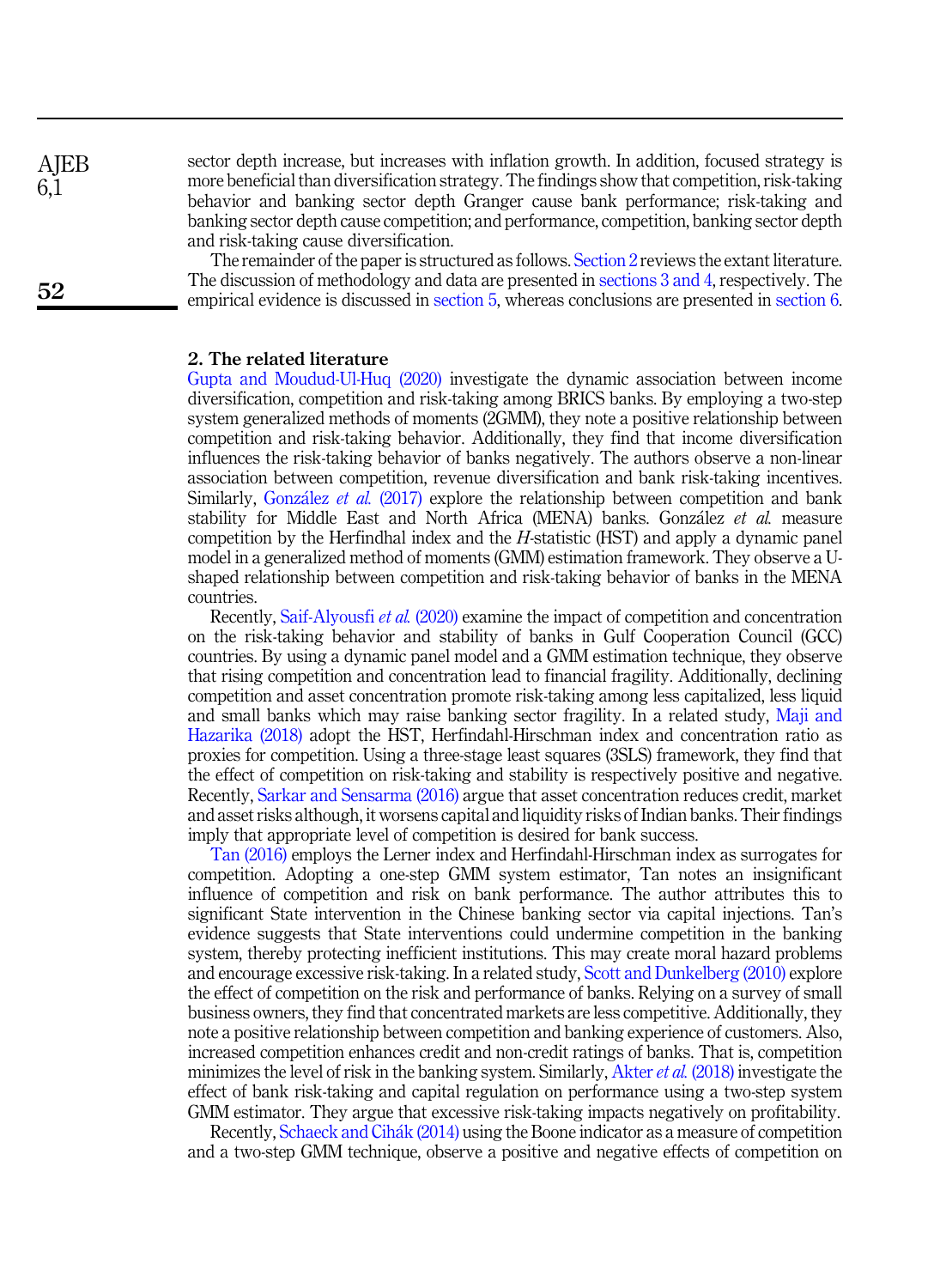risk-taking and profitability, respectively. Their evidence shows that competition enhances bank stability, however, it affects the stability of stronger banks more than weaker ones. The authors argue that competition affects risk-taking incentives, performance and banks stability via the efficiency channel. Their findings suggest that competition is good for the health of banks and the entire banking system although it may be less beneficial to fragile banks. [Schaeck and Cih](#page-17-14)ak'[s \(2014\)](#page-17-14) finding is in agreement with [Sarkar and Sensarma](#page-17-13)'s (2016) evidence.

[Tabak](#page-18-7) et al. (2012) examine the effect of competition on the risk-taking behavior of Latin American banks. They show that competition affects risk-taking behavior in a non-linear way. Their evidence indicates that competition minimizes risk-taking and in essence, enhances financial stability. Additionally, limited competition encourages risk-taking and undermines financial stability. They argue that bank size and capitalization may explain the non-linear relationship between competition and risk-taking. Similarly, *[Jim](#page-17-15)énez et al.* [\(2013\)](#page-17-15) investigate the effect of competition on banks' risk-taking incentives in the Spanish banking sector. They observe a non-linear relationship between market concentration and risk-taking in the deposits and loans market. They find support for the franchise value hypothesis in the loans market. In a related study, [Soedarmono](#page-18-8) *et al.* (2013) observe that the risk-taking tendencies of Asian banks decrease with increasing market competition. This they observe, result in declining loan losses and stable banking system. Corroborating, [Fiordelisi and Mare](#page-16-10) [\(2014\)](#page-16-10) find that European cooperative banks assume more risk in less competitive markets.

[Anginer](#page-16-8) *et al.* (2014) employ a co-dependence technique to examine the correlations in the risk-taking incentives of banks. By adopting various measures of competition including the Lerner index and the HST, they find a negative association between bank competition and systemic risk. Also, rising competition leads to risk diversification and improves the soundness of the banking system. In addition, weak supervision and private monitoring, government ownership of banks and anti-competitive public policies lead to correlated risktaking and undermine the soundness of the banking system. The authors argue that efficient public and private monitoring of banks lessens the negative effect of limited competition on banking sector fragility.

In a study of the Barbadian banking system, [Craigwell and Maxwell \(2006\)](#page-16-11) investigate the effect of income diversification on bank performance. The authors suggest that Barbadian banks have less diversified income. Additionally, diversification improves banks performance and raises earnings volatility. Their findings suggest that participation restrictions and limited technology adaptation lead to lower levels of diversification. Quite recently, [Berger](#page-16-12) et al. (2010) examine the effect of focus and diversification strategies on banks' performance. They argue that diversification leads to reduced performance. The authors suggest that foreign participation and links with conglomerates moderate the relationship between diversification, profitability and costs. Additionally, diversification discounts are partly the outcome of limited managerial expertise or ineffective incentive packages for managers. Recently,[Ghosh \(2014\)](#page-16-13), by employing 3SLS estimation, suggests that lesser degree of income diversification is associated with higher risk levels.

The evidence from the literature suggests a dynamic engagement between bank competition, efficiency, risk-taking, diversification and performance. This may be explained by theories such as the market power theory (MPT) and the efficient structure theory (EST). The MPT posits a connection between market power, product diversification and bank performance. The theory suggests that market power or lesser degree of competition leads to higher profit margins. For instance, the structure-conduct-performance hypothesis (SCPH) of the MPT argues that concentration enables banks to collusively set higher prices and consequently earn supernormal profits. The SCPH suggests that market structure influences bank behavior and consequently performance. The relative-market power hypothesis (RMPH) of the MPT, however, argues that banks with larger market share and diversified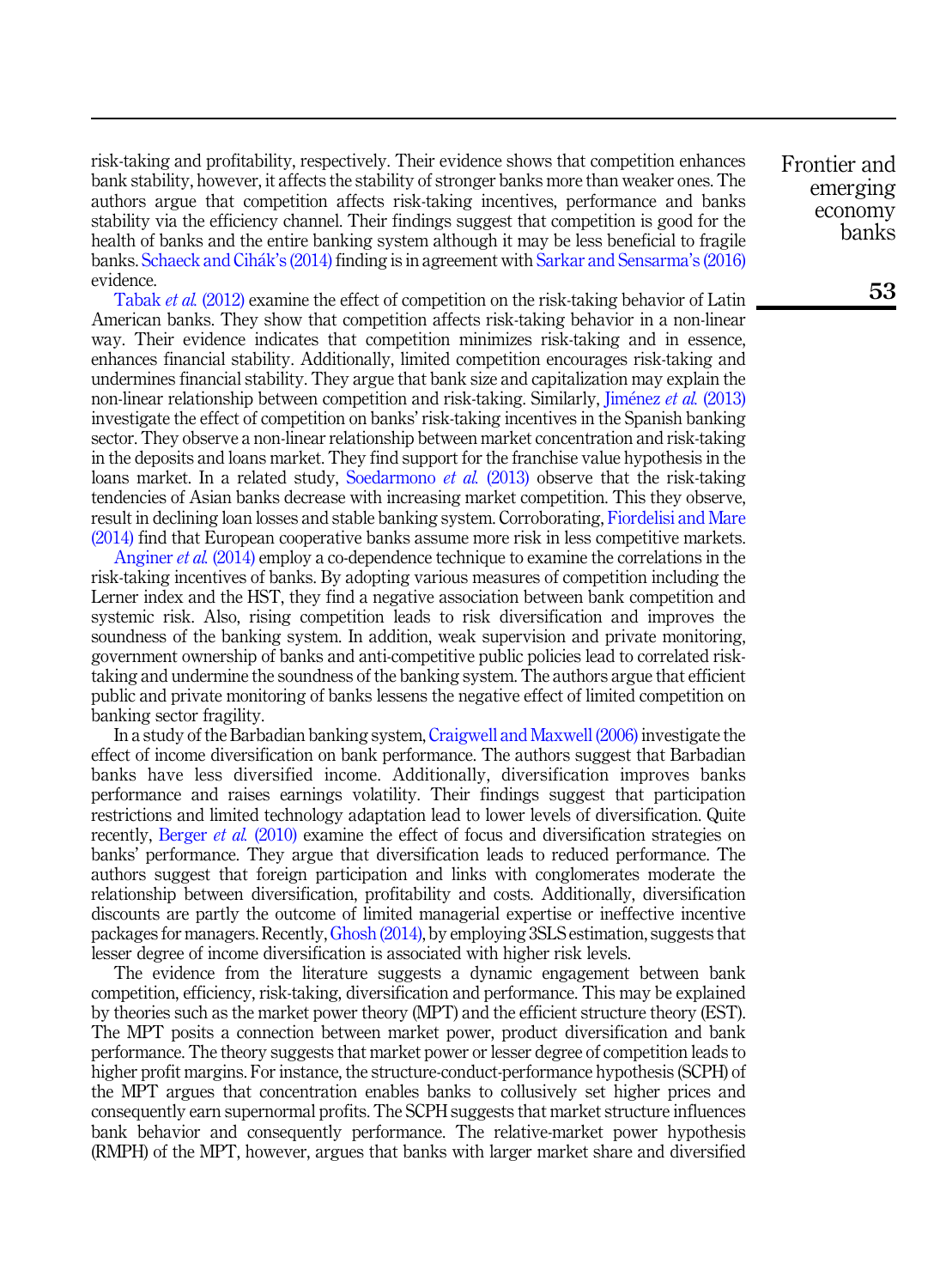products acquire significant market power which enables them to influence prices and profitability. The MPT thus suggests interactions among competition, bank size, diversification and performance.

Similarly, the EST, proposed by [Demsetz \(1973\)](#page-16-14) and extended by [Berger \(1995\)](#page-16-15) to the Xefficiency and scale-efficiency hypotheses, sheds insights into the nexus between bank efficiency, competition and performance. The theory suggests that higher levels of cost and/ or scale efficiency improves banks' performance and leads to larger market share and higher concentration. The X-efficiency hypothesis argues that management quality and enhanced practices deliver cost savings gains and consequently improve bank performance. The scaleefficiency hypothesis, on the other hand, links better bank performance to improved scale of operation and its associated cost reduction gains.

In sum, the market power (MPT) and the efficient structure (EST) theories point to a dynamic interaction between bank efficiency, risk-taking, competition, diversification and performance. The nature of the interaction between these variables may not be straightforward. As the theories imply, less competition may lead to higher profits due to collusive behavior of banks. On the other side, higher competition may improve efficiency and minimizes risk-taking thereby exerting positive effect on bank performance.

## 3. Methodology

The study adopts [Equation \(1\),](#page-4-1) a panel-vector autoregressive (panel-VAR) model to examine the relationship among competition, performance, risk-taking and diversification of frontier and emerging markets banks. [Equation \(1\)](#page-4-1) incorporates the growth in banking sector depth (DBAG), growth in gross domestic product (GDPG) and growth in average consumer price index (CPIG) as control variables. A panel-VAR specification is appropriate as it models the variables as an evolutionary process of the prior period's values, lagged values of other variables in the system and an error term. Thus, the panel-VAR technique helps in capturing both dynamic and static interdependencies, deals with potential endogeneity problems and ensures estimation efficiency by fitting the models as a system of equation (see e.g. [Holtz-](#page-17-16)[Eakin](#page-17-16) et al., 1988; [Canova and Cicarelli, 2013](#page-16-16)). Although, a GMM approach likewise deals with endogeneity and unobserved heterogeneity problems, we prefer panel-VAR due to its efficiency gains.

$$
\sum_{k=1}^n Y_{i,t}^k = \sum_{k=1}^n \alpha_k + \sum_{k=1}^n \sum_{j=1}^n \beta_{kj} Y_{i,t-j}^k + \epsilon_{i,t}^k
$$
 (1)

$$
\alpha = intercept, \varepsilon = error term.
$$

<span id="page-4-1"></span><span id="page-4-0"></span> $Y = N \times T$  matrix consisting of return on assets (ROA), provision for non-performing loans (PNPLs) or non-performing loans ratio (NPL), top five (5) banks asset concentration (COM) or the HST, growth in banking sector depth (DBAG), growth in gross domestic product (GDPG), growth in average consumer price index (CPIG) and diversification (NII). The superscript  $k$ and subscripts i and j respectively represent the variables (elements of Y), country and the lag length.

Our proxies for competition, performance and diversification are respectively the HST or top five (5) banks asset concentration (COM), the ROA or net interest margin (NIM) and banks non-interest income to total income (NII). We measure banking sector depth by the growth in deposit money banks assets to GDP (DBAG), risk-taking by the non-performing loans ratio (NPL) or the provisions for non-performing loans (PNPL). We follow prior studies such as [Liu](#page-17-17) *et al.* [\(2012\),](#page-17-17) [Sarkar and Sensarma \(2016\)](#page-17-13), [Zheng](#page-18-9) *et al.* (2017) and [Li \(2019\)](#page-17-18) and measure competition by the HST. This measure of competition is appropriate as it measures the elasticity of bank interest revenues to input prices ([Danisman, 2018\)](#page-16-17), relies on bank-level data

**AIEB** 6,1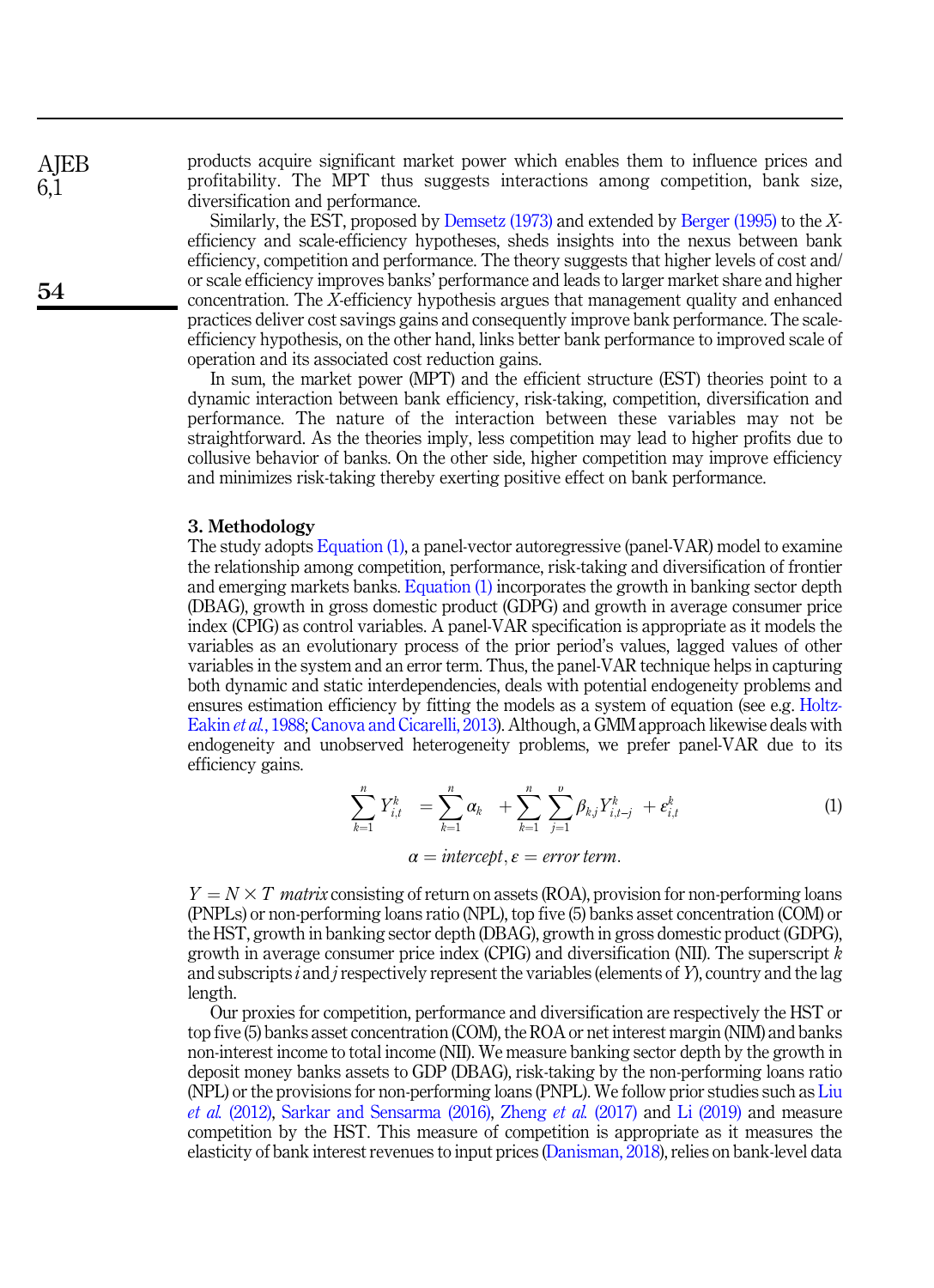to measure competition (Liu *et al.*[, 2012\)](#page-17-17) and permits comparison across banks of different size and specializations ([Claessens and Laeven, 2004\)](#page-16-18). We adopt COM as an alternative measure of competition since asset concentration signals market power. Thus, the concentration of assets in fewer banks implies significant market power by those banks and therefore, minimal level of competition in the banking sector. In addition, we incorporate a one year lag of the endogenous variables in [Equation \(1\)](#page-4-1). A lag length of more than a year may be less meaningful in describing the time series and cross-sectional variations in the dependent variables. For instance, banking sector competition, risk-taking or growth in inflation at time  $t-2$  and beyond may not appropriately describe the variability in diversification or performance at time t. A longer lag length may introduce noise in system. A one year lag length appears most appropriate for the nature of the variables under study.

## 4. Data and descriptive statistics

The study collects banking sector data across ninety (90) FEEs over the period 2000 to 2015. It relies on a balanced panel data which consist of 90 cross-sections and 15 yearly observations for each country. Data on the top five banks asset to total banks asset (COM), domestic bank assets to GDP (DBA), non-performing loans to gross loans (NPL), PNPLs, noninterest income (NII), ROA after tax, NIM and HST are obtained from the Global Financial Development Database [\[1\].](#page-15-1) We collected data on consumer price index average prices (CPI) and GDP growth from the World Development Indicators database.

The descriptive statistics of the data are presented in Table 1. The average/standard deviations of the ROA and NIM are 2%/0.023 and 5%/0.029, respectively. Additionally, the average NPL and PNPL of FEE banks are 5.7 and 53.2% respectively. This appears to be inconsistent with [Boateng \(2019\)](#page-16-19). The average largest five banks asset concentration ratio (70.3%) suggests minimal competition among FEE banks as these large banks may have monopoly power. Also, Table 1 shows that banks in FEEs generally show a higher degree of income diversification with an average NII of 35%. The skewness and kurtosis show that the variables are generally non-normally distributed.

[Table 2](#page-6-1) presents the correlation matrix of the studied variables. The table indicates a negative correlation between ROA and NPL/PNPL. This suggests that bank profitability decreases as risk-taking incentives increase. Also, the positive correlation between NIM and PNPL/NPL ([Table 2\)](#page-6-1) shows improvement in interest income as risk-taking incentives increase. In addition, there exists a positive correlation between NPL and NII and a negative correlation between NII and PNPL. This evidence may imply that banks diversify their income as loan losses increase. That is, FEE banks largely focus on interest income. These banks however diversify when significant losses are incurred in the loans market.

|                                                                           | Mean  | Standard deviation | <b>Skewness</b> | Kurtosis |  |  |  |  |  |
|---------------------------------------------------------------------------|-------|--------------------|-----------------|----------|--|--|--|--|--|
| Return on assets after tax (ROA)                                          | 0.020 | 0.023              | $-1.313$        | 32.234   |  |  |  |  |  |
| Net interest margin (NIM)                                                 | 0.056 | 0.029              | 1.988           | 15.981   |  |  |  |  |  |
| Provision for non-performing loans (PNPL)                                 | 0.532 | 0.559              | 1.821           | 11.962   |  |  |  |  |  |
| Non-performing loans (NPL)                                                | 0.057 | 0.077              | 2.322           | 11.482   |  |  |  |  |  |
| Top five banks asset concentration (COM)                                  | 0.703 | 0.280              | $-1.429$        | 4.333    |  |  |  |  |  |
| <i>H</i> -statistics (HST)                                                | 0.191 | 0.301              | 1.299           | 3.619    |  |  |  |  |  |
| Growth in domestic bank assets to (DBAG)                                  | 0.036 | 0.114              | 0.167           | 12.419   |  |  |  |  |  |
| Non-interest income to total income (NII)                                 | 0.348 | 0.153              | 0.334           | 3.456    |  |  |  |  |  |
| Growth in the average consumer price index (CPIG)                         | 0.058 | 0.080              | 7.218           | 102.009  |  |  |  |  |  |
| GDP growth (GDPG)                                                         | 0.081 | 0.131              | $-0.897$        | 11.465   |  |  |  |  |  |
| <b>Note(s):</b> The table presents the descriptive statistics of the data |       |                    |                 |          |  |  |  |  |  |

Frontier and emerging economy banks

55

Table 1. Descriptive statistics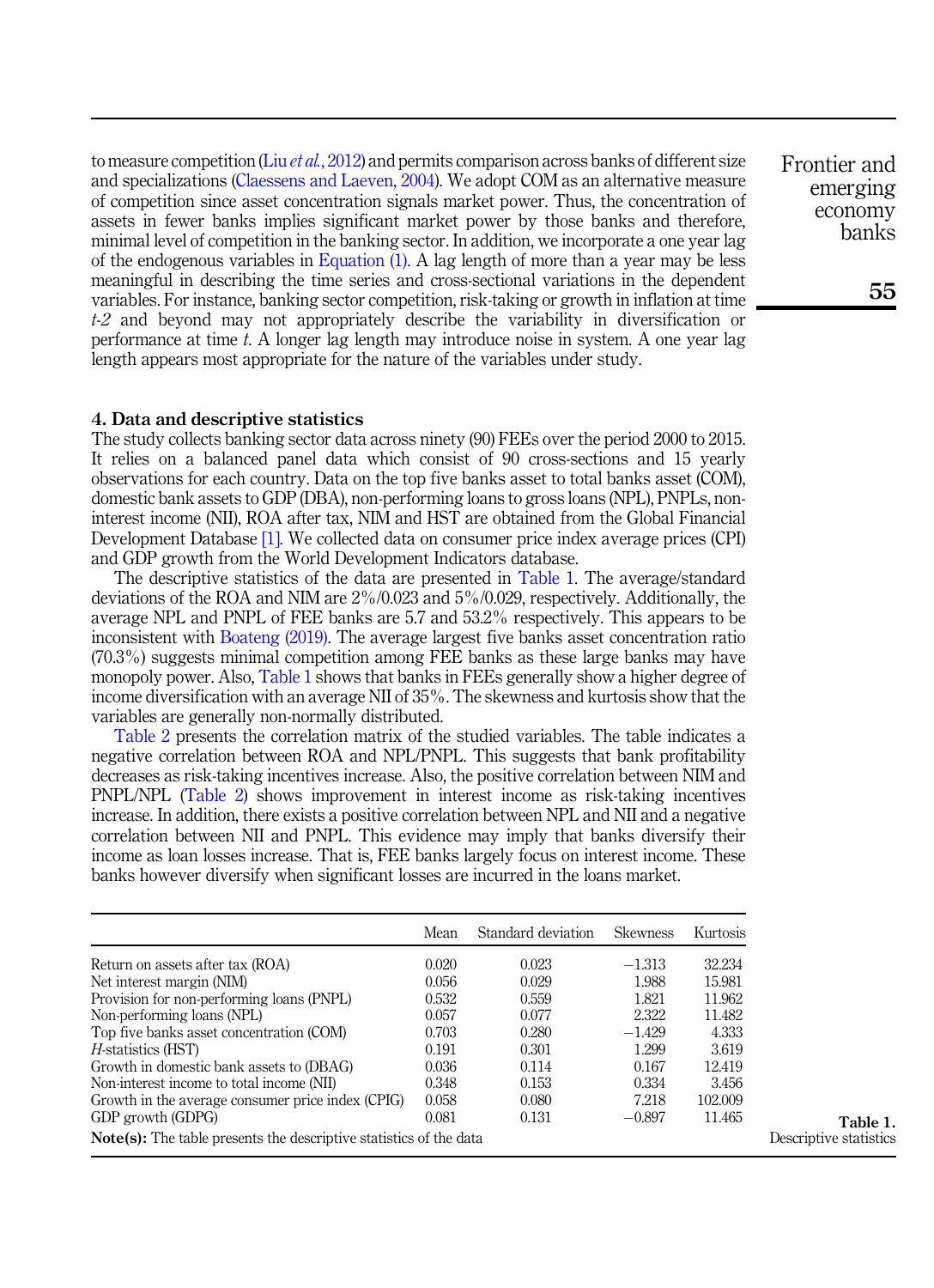<span id="page-6-1"></span>

| AJEB<br>6,1        |             | <b>COM</b>              | <b>NIM</b> | NШ       | <b>NPL</b> | <b>ROA</b>                                                                                                          | <b>HST</b> | <b>PNPL</b> | <b>GDPG</b> | <b>CPIG</b> |
|--------------------|-------------|-------------------------|------------|----------|------------|---------------------------------------------------------------------------------------------------------------------|------------|-------------|-------------|-------------|
|                    | <b>COM</b>  |                         |            |          |            |                                                                                                                     |            |             |             |             |
|                    | NIM         | $-0.104$                | 1          |          |            |                                                                                                                     |            |             |             |             |
|                    | NШ          | $-0.055$                | 0.036      |          |            |                                                                                                                     |            |             |             |             |
|                    | <b>NPL</b>  | $-0.100$                | 0.018      | 0.045    | 1          |                                                                                                                     |            |             |             |             |
|                    | <b>ROA</b>  | $-0.133$                | 0.440      | 0.037    | $-0.184$   |                                                                                                                     |            |             |             |             |
| 56                 | <b>HST</b>  | 0.006                   | $-0.112$   | $-0.221$ | 0.027      | $-0.066$                                                                                                            |            |             |             |             |
|                    | <b>PNPL</b> | 0.019                   | 0.043      | $-0.141$ | 0.093      | $-0.030$                                                                                                            | 0.248      |             |             |             |
|                    | <b>GDPG</b> | 0.022                   | 0.122      | 0.149    | $-0.142$   | 0.222                                                                                                               | $-0.128$   | 0.016       |             |             |
|                    | <b>CPIG</b> | $-0.048$                | 0.216      | 0.155    | $-0.038$   | 0.096                                                                                                               | $-0.039$   | 0.023       | 0.012       |             |
|                    | DBAG        | 0.007                   | 0.076      | 0.017    | $-0.100$   | 0.053                                                                                                               | $-0.049$   | 0.014       | $-0.144$    | 0.056       |
|                    |             |                         |            |          |            | <b>Note(s):</b> The Table presents the correlation matrix of the variables for the study. COM, DBAG, NPL, NII, ROA, |            |             |             |             |
|                    |             |                         |            |          |            | NIM, CPIG, PNPL, HST and GDPG are the top five banks asset to total banks asset, growth in domestic bank            |            |             |             |             |
|                    |             |                         |            |          |            | assets to GDP, non-performing loans to gross loans, non-interest income to total income, ROA, net interest          |            |             |             |             |
| Table 2.           |             |                         |            |          |            | margin, growth in consumer price index average prices, provision for non-performing loans, H-statistic and          |            |             |             |             |
| Correlation matrix |             | GDP growth respectively |            |          |            |                                                                                                                     |            |             |             |             |

The table shows that HST correlates positively with PNPL and NPL and negatively with NIM, NII and ROA. The correlation between HST and PNPL/NPL suggests that increased competition raises risk-taking incentives of FEE banks. Similarly, the correlations between HST and NIM, and ROA and NII show that competition reduces profitability and income diversification. Also, Table 2 indicates a weak negative correlation between concentration ratio and ROA/NIM. This appears inconsistent with [Guidara](#page-17-19) et al. (2013) finding. The association suggests that an increase in concentration may exert negative influence on bank performance. Additionally, the association between COM and NPL is negative, which indicates that decreasing concentration might cause non-performing loans to increase. Most likely, a decrease in concentration leads to an increase in competition which consequently induces banks to create low quality loans. The generally low correlations contained in Table 2 (highest of 0.440) suggest that multicollinearity may have minimal effect on the results of the study.

#### <span id="page-6-0"></span>5. Empirical results

Stationary series are essential for the reliability of the tests conducted in this study. We thus examine all the variables adopted in this study for unit root and report the results in [Table 3](#page-7-0). We adopt the augmented Dicky-Fuller test (ADF) (see [Dickey and Fuller, 1979\)](#page-16-20) to examine the variables for unit root with trend. The findings show that all the series are stationary. Therefore, unit root has no effect on the tests conducted in this study.

The results of estimating [Equation \(1\)](#page-4-1) are presented in [Table 4.](#page-8-0) We rely on the HST and the ROA as proxies for competition and performance, respectively. We investigate the stability conditions of the estimated models using the eigenvalues. The findings recorded in [Table 4](#page-8-0) indicate that all the eigenvalues are less than 1. This shows that the estimated models are stable.

[Table 4](#page-8-0) shows that competition loads positively on the PNPLs, diversification (NII), inflation growth (CPIG) and the growth in banking sector depth (DBAG). It, however, loads negatively on bank performance (ROA), non-performing loans (NPL) and GDP growth (GDPG). The Table shows that bank performance decreases with HST, GDPG, CPIG, NPL and DBAG but improves with PNPL and NII. Aside the PNPL and DBAG coefficients, all the coefficients are insignificant. The impact of these factors on bank performance is thus less meaningful.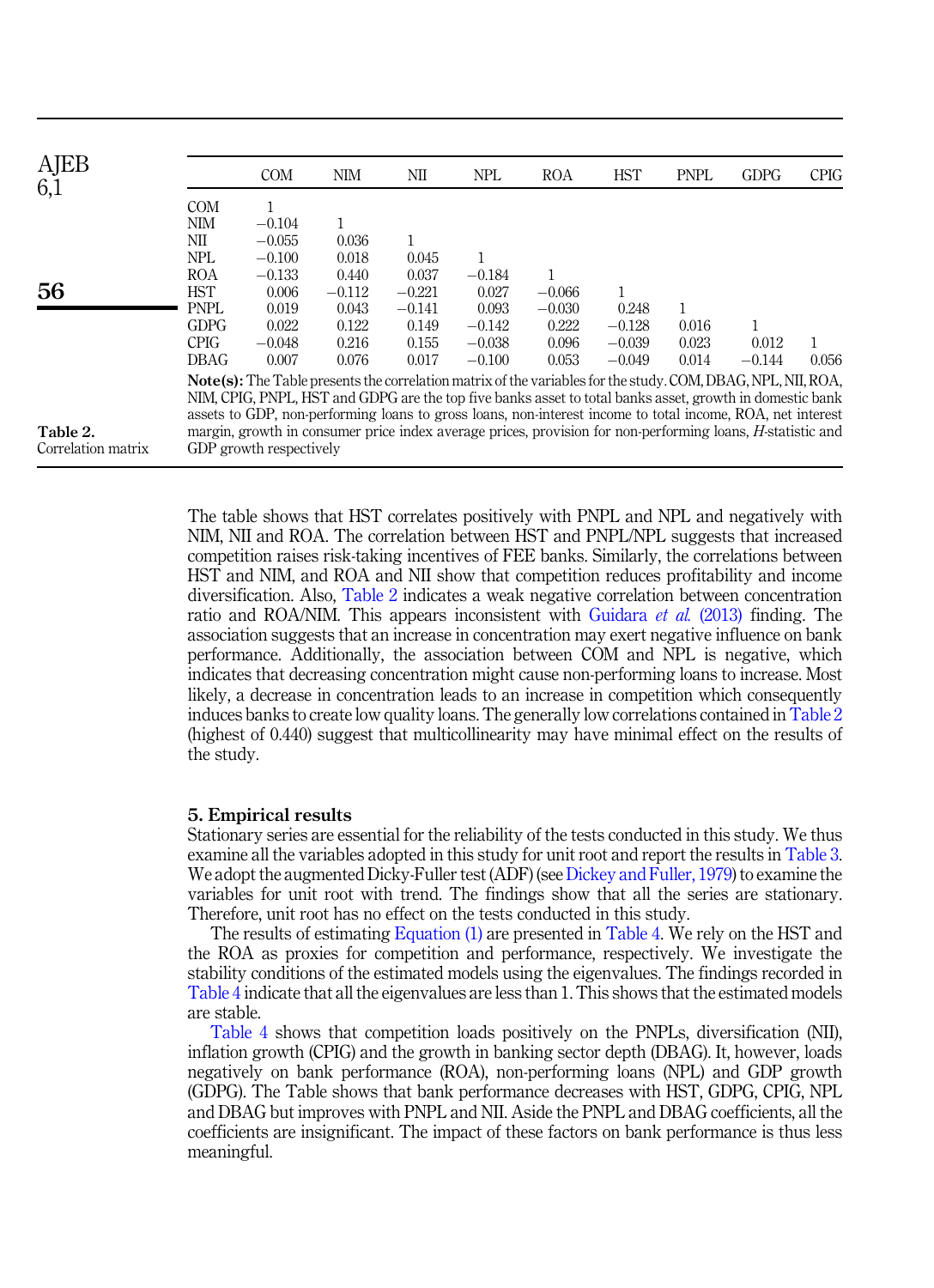<span id="page-7-0"></span>

| Frontier and<br>emerging<br>economy<br>banks<br>57 | The table presents the results of unit root test. COM, DBAG, NPL, NII, ROA, NIM, CPIG, PNPL, HST and GDPG are the top five banks asset to total banks asset, growth in<br>non-performing loans to gross loans, non-interest income to total income, ROA, net interest margin, growth in consumer price index average<br>$-1.66$<br>$-1.66$<br>$-1.7$<br>$-1.7$ | Critical value (5%)          |
|----------------------------------------------------|----------------------------------------------------------------------------------------------------------------------------------------------------------------------------------------------------------------------------------------------------------------------------------------------------------------------------------------------------------------|------------------------------|
|                                                    | $-19.9$<br>$-18.6$<br>$-14.8$<br>$-26.1$<br>$-14.1$                                                                                                                                                                                                                                                                                                            | DBAG                         |
|                                                    | $^{\rm -14.2}$<br>$-11.9$<br>$-87$<br>$-21.7$<br>$-20.8$                                                                                                                                                                                                                                                                                                       | CPIG                         |
|                                                    | $-16.9$<br>$-26.9$<br>$-20.3$<br>$-10.6$<br>$-13.4$                                                                                                                                                                                                                                                                                                            | GDPG                         |
|                                                    | $-9.88$<br>$-7.82$<br>$-6.60$<br>$-4.44$<br>$-5.61$                                                                                                                                                                                                                                                                                                            | PNPL                         |
|                                                    | $-5.62$<br>$-4.86$<br>$-6.50$<br>$-5.87$<br>$-4.41$                                                                                                                                                                                                                                                                                                            | HST                          |
|                                                    | $-11.9$<br>$-14.2$<br>$-10.5$<br>$-24.8$<br>-17.4                                                                                                                                                                                                                                                                                                              | DF/ADF test statistic<br>ROA |
|                                                    | forming loans, H-statistic and GDP growth respectively<br>$-8.89$<br>$-10.2$<br>$-13.6$<br>$-13.7$<br>$-11.1$                                                                                                                                                                                                                                                  | 足                            |
|                                                    | $-9.759$<br>$-1$ $-6.33$<br>$-1$ $-1$<br>$-10.6$                                                                                                                                                                                                                                                                                                               | 豆                            |
|                                                    | Note(s): The null of unit root is rejected at the 5% level of significance for all the series<br>746<br>8.42<br>N<br>Ā,<br>Ē.                                                                                                                                                                                                                                  | $\sum_{i=1}^{n}$             |
|                                                    | prices, provision for non-perf<br>domestic bank assets to GDP<br>$-10.9$<br>$-8.6$<br>$15.3\phantom{1}$                                                                                                                                                                                                                                                        | COM                          |
| Table 3.<br>Univariate unit<br>root test           | $  \sim$ $\sim$                                                                                                                                                                                                                                                                                                                                                | Lags                         |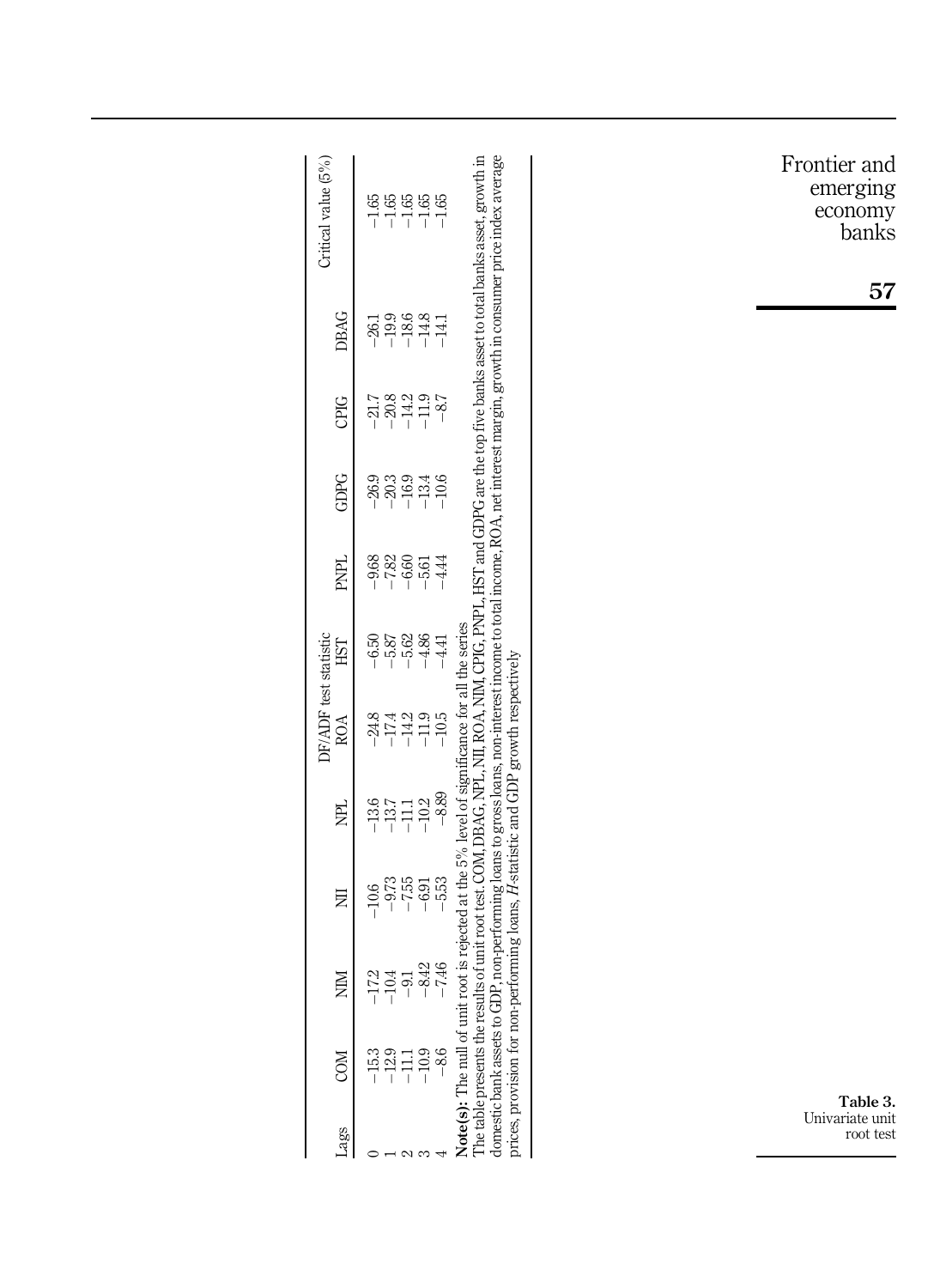<span id="page-8-0"></span>

| AJEB<br>6,1       | <b>EIG</b>  | 0.378<br>0.932<br>0.795<br>0.949<br>0.209<br>0.424                                                                                                                                                                   | EIG       | 0.215<br>0.356<br>0.766<br>0.953<br>0.933<br>0.858<br>0.427                                   |                                                                                                                                                                                                                                                                                                                                                                                                                                                                                                                                                                                       |
|-------------------|-------------|----------------------------------------------------------------------------------------------------------------------------------------------------------------------------------------------------------------------|-----------|-----------------------------------------------------------------------------------------------|---------------------------------------------------------------------------------------------------------------------------------------------------------------------------------------------------------------------------------------------------------------------------------------------------------------------------------------------------------------------------------------------------------------------------------------------------------------------------------------------------------------------------------------------------------------------------------------|
| 58                | CPIG        | 0.0939***<br>$-0.2116***$<br>$0.2023***$<br>$0.3930***$<br>$-0.0316$<br>0.0059<br>$-0.0034$                                                                                                                          | CPIG      | 0.4015***<br>0.0911***<br>$-0.2076$ **<br>0.2064****<br>0.0092<br>0.0182<br>$-0.0024$         |                                                                                                                                                                                                                                                                                                                                                                                                                                                                                                                                                                                       |
|                   | GDPG        | $-0.3130***$<br>0.2406***<br>0.2192****<br>$-0.0275*$<br>0.0856<br>0.0150<br>$-0.0060$                                                                                                                               | GDPG      | 0.2366***<br>$0.2218***$<br>$-0.3143**$<br>$-0.0056$<br>$-0.0142$<br>0.0157<br>$-0.0237$      |                                                                                                                                                                                                                                                                                                                                                                                                                                                                                                                                                                                       |
|                   | DBAG        | $-0.0048***$<br>0.0166***<br>$-0.0104***$<br>0.956***<br>$-0.0212***$<br>0.0109<br>0.0008                                                                                                                            | DBAG      | $-0.0110***$<br>0.9569***<br>$-0.0201***$<br>$0.0047***$<br>0.0192****<br>0.0013<br>0.0024    |                                                                                                                                                                                                                                                                                                                                                                                                                                                                                                                                                                                       |
|                   | 乬           | 0.7694***<br>0.0973***<br>0.0292**<br>0.0084<br>0.0037<br>0.0341<br>$-0.0321$                                                                                                                                        | 豆         | 0.0946***<br>$0.7700$ ***<br>$0.0245*$<br>$-0.0117$<br>0.0091<br>0.0032<br>0.0306             | $= \sum_{n=1}^{\infty}$                                                                                                                                                                                                                                                                                                                                                                                                                                                                                                                                                               |
|                   | <b>PNPL</b> | 0.0225***<br>$0.8617***$<br>0.0125***<br>$0.0016*$<br>0.0056<br>0.0054<br>0.0095                                                                                                                                     | <b>FE</b> | 0.7819***<br>$-0.1118**$<br>$-0.0009$<br>0.0058<br>0.0338<br>$-0.0977$<br>0.0171              |                                                                                                                                                                                                                                                                                                                                                                                                                                                                                                                                                                                       |
|                   | ESH         | 0.8810***<br>$-0.0574***$<br>$-0.0840***$<br>$0.0362**$<br>$-0.0019$<br>0.0183<br>$-0.0049$                                                                                                                          | EST       | 0.8904***<br>$-0.0597***$<br>$-0.0817$ ***<br>0.0402**<br>0.0042<br>0.0002<br>$-0.0013$       |                                                                                                                                                                                                                                                                                                                                                                                                                                                                                                                                                                                       |
|                   | ROA         | 0.4271***<br>$-0.3910$ ***<br>$0.4615***$<br>$0.2784*$<br>$-0.0246$<br>$-0.0506$<br>$-0.0101$                                                                                                                        | ROA       | $-0.3755***$<br>$0.4268***$<br>$0.4163**$<br>$0.2867*$<br>$-0.0638$<br>$-0.0067$<br>$-0.0757$ |                                                                                                                                                                                                                                                                                                                                                                                                                                                                                                                                                                                       |
|                   | $\alpha$    | $0.0057***$<br>$0.0759***$<br>$0.1037***$<br>$0.0723***$<br>1383***<br>260*<br>0.0031<br>$-0.0$                                                                                                                      | a         | $0.0067***$<br>$0.0970***$<br>$0.0192***$<br>0.0284***<br>0.0669***<br>$0.0262*$<br>$0.0105*$ | <b>Note(s):</b> The Table presents the results of estimating the Equation: $\sum_{i=1}^{n} Y_{i,i}^* = \sum_{i=1}^{n} a_{i} + \sum_{i=1}^{n} \sum_{i=1}^{n} \beta_{i,i} Y_{i,i}^* + \epsilon_{i,i}^* a = intercept, e = errorterm.Y = N \times Tmatrix consisting of return on assets (ROA), prsector depth (DBAG), growth in gross domestic product (GDPG), growth in average consumer price index (CPIG) and diversification (NII). The superscript k andsubscripts i and j respectively represent the variable (elements of Y), country and the number of lags. EIG = eigenvalues$ |
| Table 4.          |             | $\begin{array}{l} \begin{array}{l} \text{ROL} \\ \text{RIT} \end{array} \\ \begin{array}{l} \text{RIT} \\ \text{RIT} \end{array} \\ \begin{array}{l} \text{RIG} \\ \text{RIG} \\ \text{GDC} \end{array} \end{array}$ |           | DBAG<br>GDPG<br>CPIG<br>en<br>Sub<br>貝                                                        |                                                                                                                                                                                                                                                                                                                                                                                                                                                                                                                                                                                       |
| Empirical results | Panel       | ⋖                                                                                                                                                                                                                    |           | ⋍                                                                                             |                                                                                                                                                                                                                                                                                                                                                                                                                                                                                                                                                                                       |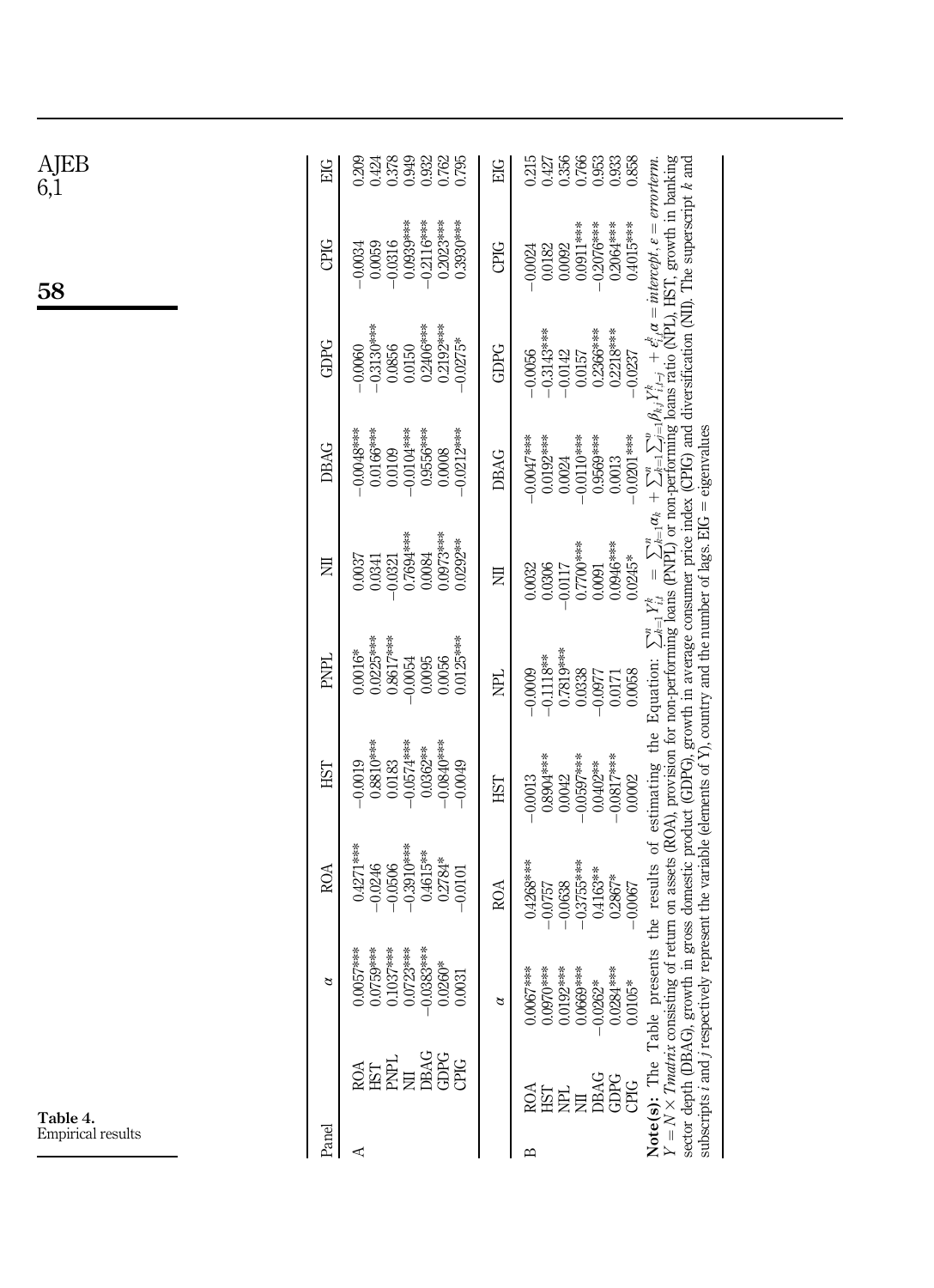The evidence suggests that banks increase the PNPLs in an effort to improve performance. That is, banks enhance profitability via increased risk-taking activities. The NII evidence is in agreement with [Craigwell and Maxwell \(2006\)](#page-16-11) but appears inconsistent with the observations by [Berger](#page-16-12) *et al.* (2010) and [Tan \(2016\).](#page-18-4)Also, the finding on the relationship between ROA and HST is consistent with the evidence in prior studies (see e.g.[Tan, 2016](#page-18-4); [Garcia-Herrero](#page-16-2) et al., 2009; [Tan and Floros, 2012](#page-18-5)). In addition, the negative association between performance and banking sector depth implies that the expansion of FEE banks is associated with intense competition. This subsequently reduces interest income and thus performance. It may also be inferred that banks in FEEs with relatively larger banking sectors are outperformed by their counterparts in economies with smaller banking sectors. It is possible that competition and institutional quality are weaker in FEEs with less developed banking sectors which enable them to realize higher interest margins.

[Table 4](#page-8-0) indicates that rising competition and growth in domestic banks asset increase the risk-taking incentives (PNPL and NPL) of FEE banks. Also, profitability and diversification drive down the risk-taking tendencies of banks. Additionally, GDP growth dampens nonperforming loans although it influences the PNPLs positively. In addition, competition, profitability and banking sector depth affect income diversification negatively. Also, diversification rises with inflation growth. The evidence suggests that FEE banks may reduce their risk-taking incentives in response to instabilities in the larger economy. Rising inflation may lead to rising interest rates and the likelihood of default which may lead to a decrease in the risk-taking activities of banks. The effect of PNPL and NPL on diversification may imply that FEE banks employ income diversification activities mostly as a risk management technique which is aimed at reducing non-performing loans.

The positive influence of HST on PNPL infers that excessive competition increases bank risk-taking tendencies and undermines the stability and soundness of the banking system. The NII findings imply that profitable FEE banks are less diversified, and that an increase in profitability is associated with declining non-interest income. Thus, the performance of FEE banks is driven mainly by interest income. This implies that profitable FEE banks have higher concentration on interest income and thus are riskier. The findings may also suggest that FEE banks have limited opportunity to diversify off balance sheet. The relationship between diversification and profitability appears to be in consonance with [Berger](#page-16-12) *et al.*'s [\(2010\)](#page-16-12) observation that diversification drives profit decline.

The relationship between NPL and GDPG suggests that as FEE banks grow, nonperforming loans decrease. That is, economic well-being reduces loan default. Also, the GDPG influence on PNPL may imply that FEE banks increase the PNPLs in response to economic expansion. This may mean that FEE banks step-up their risk-taking activities in an effort to exploit the opportunities associated with economic growth. Additionally, as the economy improves, demand for loans may increase; banks may thus create more long-term assets or increase risk-taking in an effort to earn higher interest income. Consequently, they increase the PNPLs. This may explain the positive relationship between PNPL and GDPG. Arguably, the demand for bank loans increases during periods of economic expansion; this enables banks to increase their interest income as well as profitability.

We conduct further tests with alternative measures of profitability and competition. [Equation \(1\)](#page-4-1) is thus re-estimated by measuring profitability and competition respectively by the NIM and the top five (5) banks asset concentration (COM). The results are presented in [Table 5](#page-10-0). The evidence in [Table 5](#page-10-0) largely corroborates those of [Table 4](#page-8-0). Consistent with the findings in [Table 4](#page-8-0), all the eigenvalues reported in [Table 5](#page-10-0) are less than 1. Therefore, the estimated models are stable.

[Table 5](#page-10-0) indicates that the top 5 banks asset concentration (COM) is influenced positively by DBAG, CPIG and NII. In addition, NIM, NPL, PNPL and GDPG affect COM negatively. The findings show that rising diversification, a surge in inflation and banking sector growth lead Frontier and emerging economy banks

59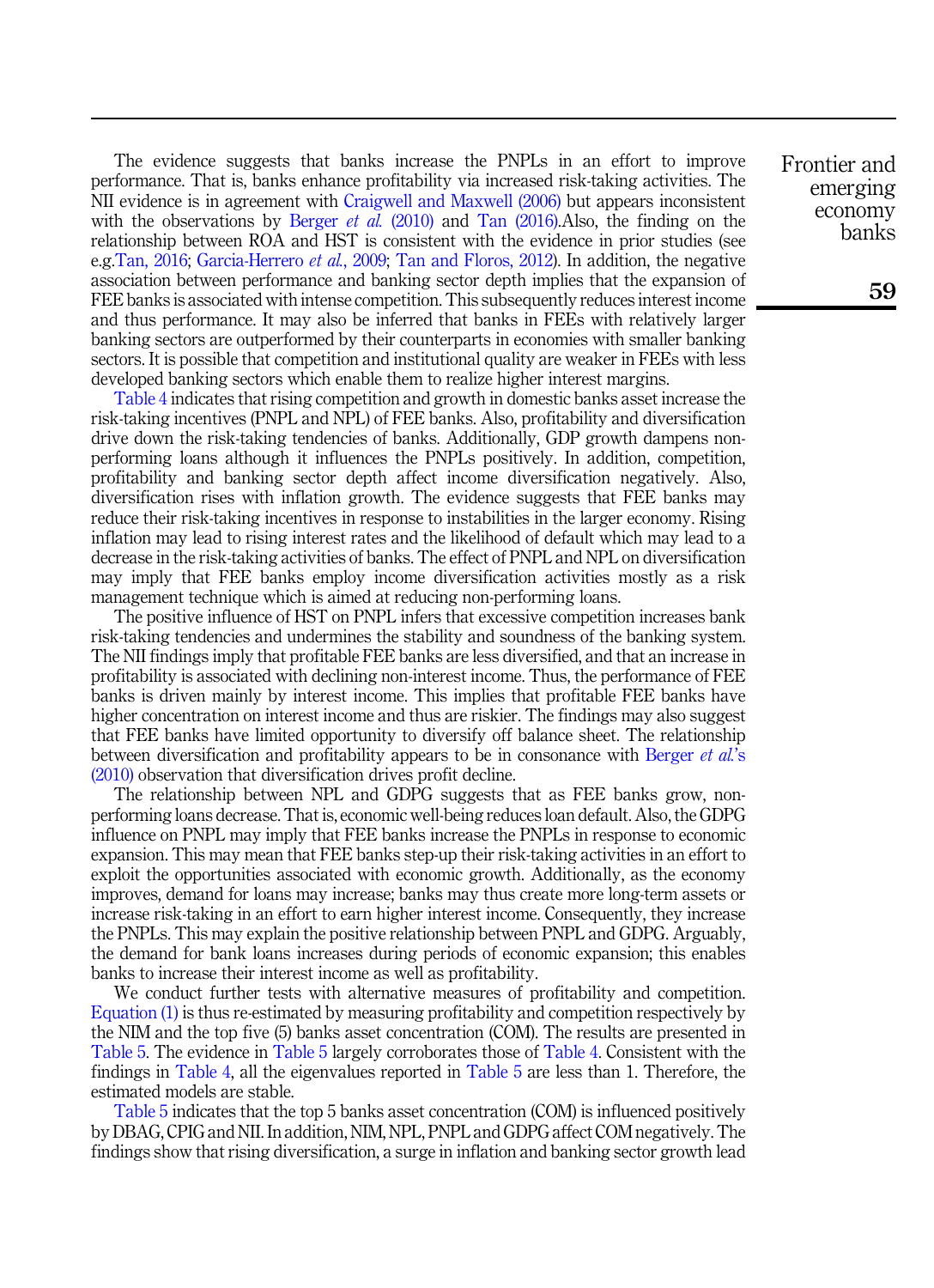<span id="page-10-0"></span>

| AJEB<br>6,1       | EIG        | 0.2886<br>0.9539<br>0.8015<br>0.8015<br>0.2886<br>0.7127<br>0.6757                                                                                                                                                                                                                                                                                                                                                                              | EIG         | 0.2884<br>0.6418<br>0.8024<br>0.7440<br>0.8670<br>0.2884<br>0.9557                                                                                                                                                                   |                                                                                                                                                                                                                                                                                                                                                                                                                                                                                                                                                                                                         |
|-------------------|------------|-------------------------------------------------------------------------------------------------------------------------------------------------------------------------------------------------------------------------------------------------------------------------------------------------------------------------------------------------------------------------------------------------------------------------------------------------|-------------|--------------------------------------------------------------------------------------------------------------------------------------------------------------------------------------------------------------------------------------|---------------------------------------------------------------------------------------------------------------------------------------------------------------------------------------------------------------------------------------------------------------------------------------------------------------------------------------------------------------------------------------------------------------------------------------------------------------------------------------------------------------------------------------------------------------------------------------------------------|
| 60                | CPIG       | $-0.185***$<br>$0.203***$<br>$0.384***$<br>$0.081**$<br>$0.016***$<br>0.006<br>$0.007$                                                                                                                                                                                                                                                                                                                                                          | CPIG        | $-0.194***$<br>$0.204***$<br>$0.380***$<br>$0.014***$<br>$0.087**$<br>0.014<br>$-0.043$                                                                                                                                              |                                                                                                                                                                                                                                                                                                                                                                                                                                                                                                                                                                                                         |
|                   | GDPG       | $0.254***$<br>$0.234***$<br>$0.032**$<br>$-0.017*$<br>0.006<br>$-0.012$<br>$-0.002$                                                                                                                                                                                                                                                                                                                                                             | GDPG        | $0.257***$<br>$0.233***$<br>$-0.032***$<br>0.078<br>0.005<br>$-0.003$<br>$0.001\,$                                                                                                                                                   |                                                                                                                                                                                                                                                                                                                                                                                                                                                                                                                                                                                                         |
|                   | DBAG       | $0.006***$<br>$-0.012***$<br>$0.942***$<br>$-0.000$<br>$-0.012**$<br>0.009<br>$-0.003$                                                                                                                                                                                                                                                                                                                                                          | <b>DBAG</b> | $****$<br>$0.007$<br>$0.027***$<br>$0.937**$<br>$-0.011*$<br>$-0.008$<br>$-0.004$                                                                                                                                                    |                                                                                                                                                                                                                                                                                                                                                                                                                                                                                                                                                                                                         |
|                   | 豆          | $0.788***$<br>$0.105***$<br>$0.052***$<br>$-0.026$<br>$-0.009$<br>0.002<br>0.054                                                                                                                                                                                                                                                                                                                                                                | 戹           | $0.054***$<br>0.786***<br>$0.105***$<br>$-0.025$<br>0.044<br>$-0.014$<br>0.003                                                                                                                                                       | erscript k and subscripts i and i respectively represent the variable (elements of Y), country and the number of lags. EIG = the eigenvalues<br>sents the results of estimating the Equation: $\sum_{k=1}^{n} Y_{i,i}^{k} = \sum_{k=1}^{n} \alpha_k + \sum_{k=1}^{n} \sum_{j=1}^{n} \beta_{kj} Y_{i,j}^{k} + \epsilon_{i,i}^{k} \alpha = \text{intercept}, \epsilon = \text{error term}.$ If or mon-performing loans (ROA), provision for non-performing loans (RPL) or<br>h in banking sector depth (DBAG), growth in gross domestic product (GDPG), growth in average consumer price index (CPIG) and |
|                   | PL<br>N    | 0.779***<br>$-0.148**$<br>0.004<br>0.046<br>$-0.086$<br>0.019<br>0.023                                                                                                                                                                                                                                                                                                                                                                          | <b>PNPL</b> | $0.003***$<br>0.859***<br>$-0.012***$<br>$0.018***$<br>$0.007**$<br>$-0.005$<br>$-0.002$                                                                                                                                             |                                                                                                                                                                                                                                                                                                                                                                                                                                                                                                                                                                                                         |
|                   | COM        | $0.737***$<br>$0.020*$<br>$-0.002$<br>$-0.005$<br>$0.001$<br>0.011<br>0.004                                                                                                                                                                                                                                                                                                                                                                     | COM         | $0.742***$<br>$-0.002$<br>0.005<br>0.014<br>0.020<br>$-0.003$<br>$-0.001$                                                                                                                                                            |                                                                                                                                                                                                                                                                                                                                                                                                                                                                                                                                                                                                         |
|                   | <b>NIN</b> | $0.658***$<br>$0.637***$<br>$0.771***$<br>$0.099**$<br>0.040<br>$-0.179$<br>$-0.090$                                                                                                                                                                                                                                                                                                                                                            | NIIN        | 0.739***<br>$0.651***$<br>$-0.720$<br>$0.652**$<br>$-0.125$<br>$-0.165$<br>0.098                                                                                                                                                     |                                                                                                                                                                                                                                                                                                                                                                                                                                                                                                                                                                                                         |
|                   | $\alpha$   | $\begin{array}{c} 0.012**\cr 0.196***\cr 0.196***\cr 0.019***\cr 0.010***\cr 0.040***\cr 0.010\cr \end{array}$<br>019**<br>002                                                                                                                                                                                                                                                                                                                  | $\alpha$    | ***<br>$\frac{0.011***}{0.189***}$<br>0.189***<br>0.078**<br>0.006<br>0.000<br>$-0.025$                                                                                                                                              | Table presents the results of estimating the Equation: $\sum_{k=1}^{n} Y_{i,i}^{k}$<br>he sup<br>growt                                                                                                                                                                                                                                                                                                                                                                                                                                                                                                  |
| Table 5.          |            | $\begin{array}{ll}\n\text{MSE} & \text{MSE} \\ \text{MSE} & \text{MSE} \\ \text{MSE} & \text{MSE} \\ \text{MSE} & \text{MSE} \\ \text{MSE} & \text{MSE} \\ \text{MSE} & \text{MSE} \\ \text{MSE} & \text{MSE} \\ \text{MSE} & \text{MSE} \\ \text{MSE} & \text{MSE} \\ \text{MSE} & \text{MSE} \\ \text{MSE} & \text{MSE} \\ \text{MSE} & \text{MSE} \\ \text{MSE} & \text{MSE} \\ \text{MSE} & \text{MSE} \\ \text{MSE} & \text{MSE} \\ \text$ |             | $\begin{array}{l} \displaystyle \mathop{\mathbb{H}^{\mathbb{N}}}_{\mathbb{N}} \mathop{\mathbb{H}^{\mathbb{N}}}_{\mathbb{N}} \mathop{\mathbb{H}^{\mathbb{N}}}_{\mathbb{N}} \mathop{\mathbb{H}^{\mathbb{N}}}_{\mathbb{N}} \end{array}$ | Imatrix consistin<br>diversification (NII)<br>The<br>concentration<br>$= N \times$<br>Note(s)                                                                                                                                                                                                                                                                                                                                                                                                                                                                                                           |
| Empirical results | Panel      | ⋖                                                                                                                                                                                                                                                                                                                                                                                                                                               |             | Б                                                                                                                                                                                                                                    |                                                                                                                                                                                                                                                                                                                                                                                                                                                                                                                                                                                                         |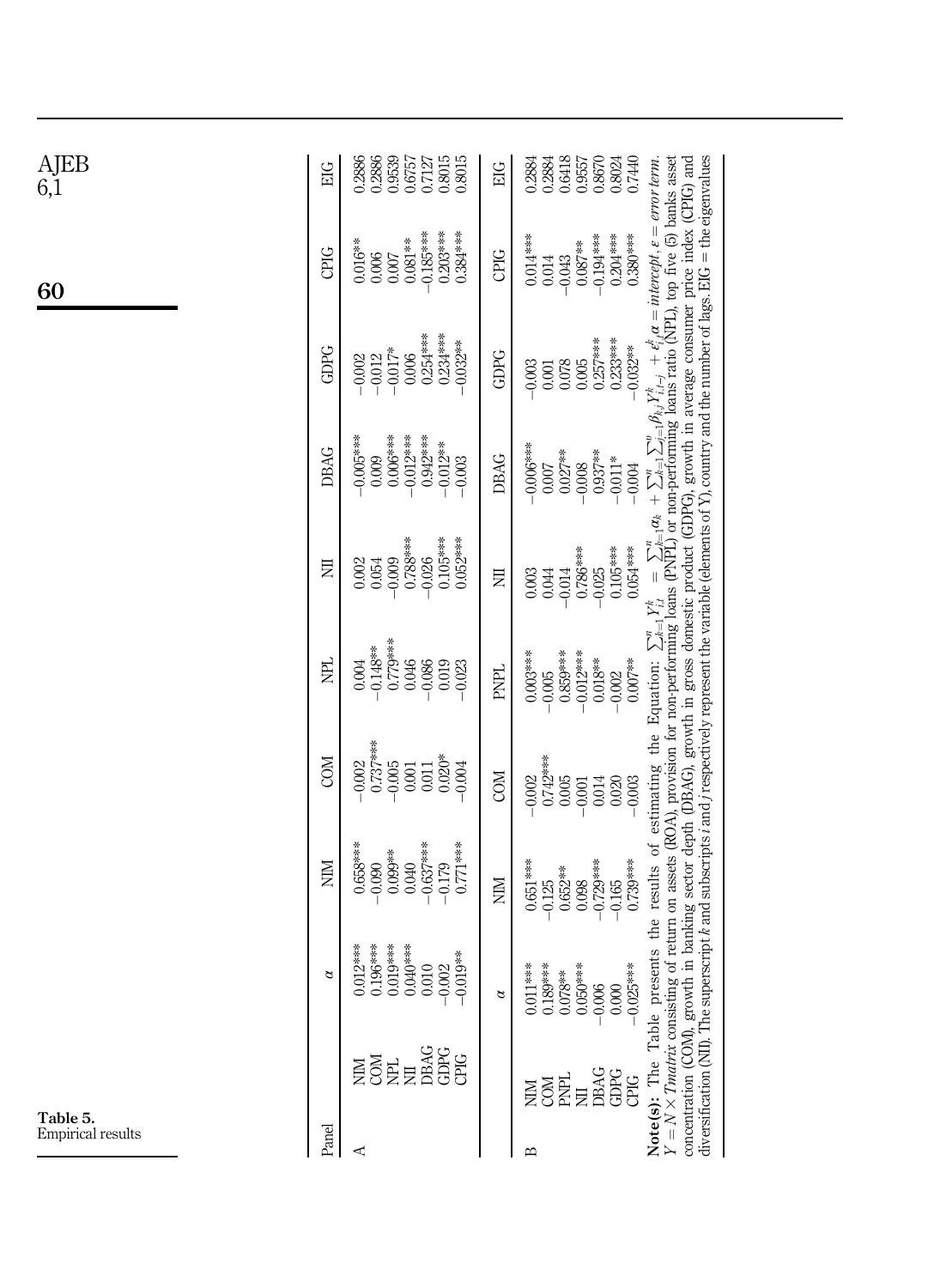to asset concentration in few banks. This may increase the market power and the influence of those few banks. Consequently, banking sector competition may be undermined. The effect of NII on COM appears consistent with the relative market power hypothesis which posits that concentration and for that matter market power increases with product diversification. The evidence shows that economic expansion, rising non-performing loans and the PNPLs minimize asset concentration. It is possible that economic expansion boosts the confidence of FEE banks which incentivizes smaller banks to create more assets and eventually enhances banking sector competition. Additionally, the findings may imply that increasing nonperforming loans leads to significant asset losses for the top 5 banks which reduce their market power.

The table provides further evidence that NPL, PNPL and CPIG affect NIM positively. Also, the DBAG impact on NIM is negative. Additionally, NIM impacts on CPIG, NPL and PNPL positively and DBAG negatively. As inflation increases, non-performing loans and the likelihood of default may arguably increase.

In addition, rising non-performing loans suggests higher default risk probabilities. These may explain the positive influence of NPL, PNPL and CPIG on NIM. Banks may demand higher risk premium and expected inflation loadings as compensation for higher default risk and as a means of preserving the real value of their assets respectively. The negative effect of DBAG on NIM may be driven by intense competition and reduced margins as banking sector depth grows. The loadings of DBAG on NIM may suggest that FEE banks improve on their performance through asset growth. The relationship between GDPG and NIM is in agreement with Akter *et al.* [\(2018\)](#page-16-4) and Tan'[s \(2016\)](#page-18-4) observations. Also, the positive association between NIM and CPIG is in consonance with [Perry \(1992\)](#page-17-20) and [Tan \(2016\).](#page-18-4) Perry for instance, argues that the relationship is due to the ability of banks to appropriately forecast and capture expected inflation in loan interest rates determination thereby transferring the extra cost to borrowers. Shifting the extra cost to borrowers could, however, increase loan default.

Taking together the association between NPL and NII, DBAG and NII, and PNPL and NII, the evidence in [Tables 4 and 5](#page-8-0) indicates that FEE banks increase the PNPLs in periods of asset growth. That is, banks anticipate the potential increase in non-performing loans and make provisions for it during periods of asset expansion. Also, banks engage in less diversification in periods of asset growth. However, they improve on diversification and reduce asset acquisition as non-performing loans rise. That is, as default risk increases FEE banks focus more on non-interest income. The evidence suggests that banks engage in a trade-off between asset growth and diversification. In addition, the negative influence of HST and COM on ROA and NIM, respectively, implies that a decrease in concentration and/or an increase in competition dampen bank performance. This appears consistent with the structure-conduct-hypothesis which associates improved bank performance to increased concentration and/or lesser degree of competition.

We conduct Granger causality test and present the results in [Table 6.](#page-12-0) The tests permit us to examine the direction of causality between the variables in [Equation \(1\).](#page-4-1) The evidence indicates that NPL, DBAG, PNPL and GDP Granger cause HST; ROA, HST, DBAG and CPIG cause NII; HST, NIM, COM, CPIG and GDPG cause DBAG; and PNPL, HST, DBAG cause ROA. Similarly, there is a causal effect of NII and DBAG on CPIG; DBAG and CPIG on NIM; and NPL on COM. Additionally, causality is observed from NPL, PNPL and DBAG to COM. [Table 6](#page-12-0) shows a bi-directional causality between NIM and PNPL, ROA and DBAG, HST and DBAG, and CPIG and DBAG. That is, for these sets of variables, causality could be in any direction.

We estimate the Cholesky forecast error variance decomposition (FEVD) for the estimated models and present the results in [Table 7.](#page-14-0) The Table indicates that the major drivers of the variance of ROA and HST are, respectively, lagged-ROA (98.2%) and DBAG (0.94%) and lagged-HST (98%) and NII (1.52%). Similarly, the variation in the variance of NPL is largely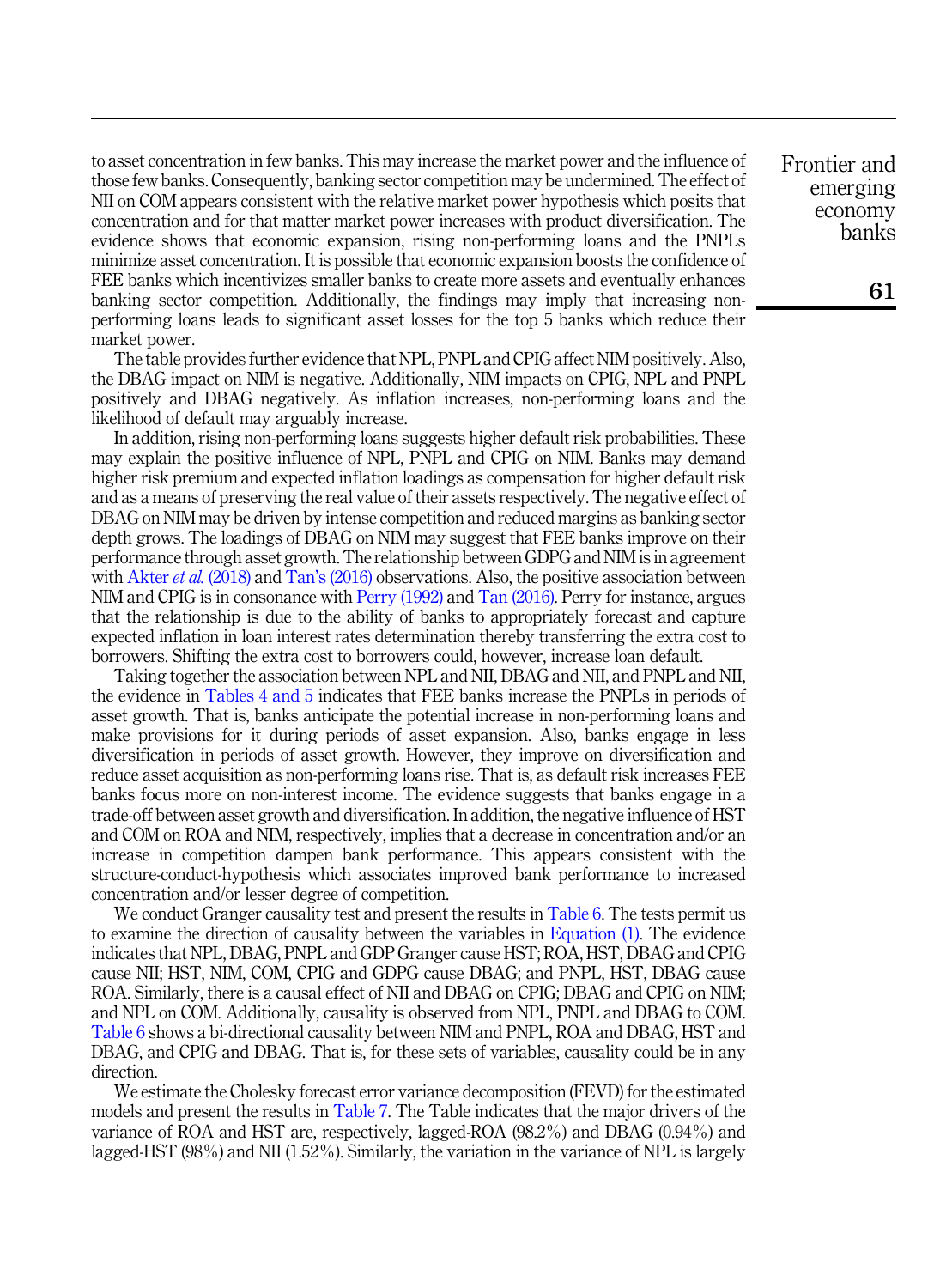<span id="page-12-0"></span>

| $\underset{6,1}{\text{AJEB}}$      | CPIG        | 16.316***<br>7.212***<br>25.811***<br>75.49***<br>0.490<br>0.218<br>0.193                                                                                                                                               | <b>CPIG</b> | 25.184***<br>76.566***<br>16.167***<br>8.09***<br>0.286<br>0.020<br>0.161                                           | CPIG      | $\frac{5.191***}{27.871***}$<br>88.51***<br>(continued)<br>8.768***<br>12.894***<br>0.215<br>$0.017$                                                            |
|------------------------------------|-------------|-------------------------------------------------------------------------------------------------------------------------------------------------------------------------------------------------------------------------|-------------|---------------------------------------------------------------------------------------------------------------------|-----------|-----------------------------------------------------------------------------------------------------------------------------------------------------------------|
| 62                                 | <b>GDPG</b> | 23.536***<br>2.096<br>77.664***<br>50.629***<br>2.466<br>2.899<br>0.691                                                                                                                                                 | GDPG        | 25.170***<br>$\frac{2.217}{77.393***}$<br>2.516<br>46.621***<br>$3.633*$<br>0.622                                   | GDPG      | 28.492****<br>50.709****<br>5.686**<br>$\underset{0.103}{3.811}$ *<br>$0.635$<br>$0.167$                                                                        |
|                                    | <b>DBAG</b> | 63.470***<br>26.399***<br>14.536***<br>12.168***<br>21511.15***<br>$3.174*$<br>0.079                                                                                                                                    | DBAG        | 10.126***<br>23.981***<br>64.999***<br>10.453***<br>20722.10***<br>1.845<br>0.034                                   | DBAG      | 75.306***<br>14.984***<br>9.190***<br>12615.81***<br>5.124**<br>0.841<br>0.565                                                                                  |
|                                    | 乬           | 17.038***<br>1367.27***<br>$3.351*$<br>$\frac{1.233}{1.392}$<br>0.097<br>0.561                                                                                                                                          | 层           | 17.776***<br>1265.48***<br>4.801**<br>0.080<br>0.670<br>$\frac{0.878}{1.517}$                                       | E         | 20.146***<br>22.974***<br>1353.00***<br>0.451<br>2.483<br>0.886<br>1.054                                                                                        |
|                                    | E           | $\frac{0.035}{10.857***}$<br>1415.42***<br>1.228<br>3.611<br>0.138<br>0.234                                                                                                                                             | PNPL        | 7.158***<br>9.737***<br>10.503***<br>2261.45****<br>$3.407*$<br>2.160<br>1.292                                      | <b>PL</b> | $0.538$<br>$6.269**$<br>1302.21 ***<br>2.349<br>2.656<br>0.225<br>1.628                                                                                         |
|                                    | EST         | 44.310***<br>16.613***<br>69.430***<br>5500.15***<br>2.169<br>1.557<br>$0.001\,$                                                                                                                                        | HST         | 40.967***<br>16.319***<br>72.456***<br>4963.20***<br>2.884*<br>0.914<br>1.514                                       | COM       | $1.493$<br>734.01***<br>$3.826*$<br>1.941<br>0.003<br>0.635<br>0.473                                                                                            |
|                                    | <b>ROA</b>  | 6.791***<br>5.560**<br>4.325**<br>37.87***<br>0.399<br>0.859<br>0.007                                                                                                                                                   | <b>ROA</b>  | 33.175****<br>7.130***<br>6.369**<br>$3.043*$<br>0.029<br>0.015<br>$\!0.031$                                        | NIM       | 7.330***<br>30.703***<br>5.956**<br>817.36***<br>0.138<br>0.178<br>1.412                                                                                        |
|                                    |             | $\begin{array}{l} \mathbb{R}\mathbb{R} \\ \mathbb{R}\mathbb{R} \\ \mathbb{H} \to \mathbb{R} \\ \mathbb{R}\mathbb{R} \\ \mathbb{G} \to \mathbb{G} \\ \mathbb{G} \to \mathbb{G} \\ \mathbb{G} \to \mathbb{G} \end{array}$ |             | $\begin{array}{l} \text{ROA} \\ \text{HST} \\ \text{ENPL} \\ \text{DBAG} \\ \text{GDEG} \\ \text{GDEG} \end{array}$ |           | $\begin{array}{c} \text{NIM} \\ \text{COM} \\ \text{NPL} \\ \text{NIL} \\ \text{IM} \\ \text{DRAG} \\ \text{GDPG} \\ \text{GDPG} \\ \text{GDPG} \\ \end{array}$ |
| Table 6.<br>Granger causality test | Panel       | ⋖                                                                                                                                                                                                                       |             | ⋍                                                                                                                   |           | $\cup$                                                                                                                                                          |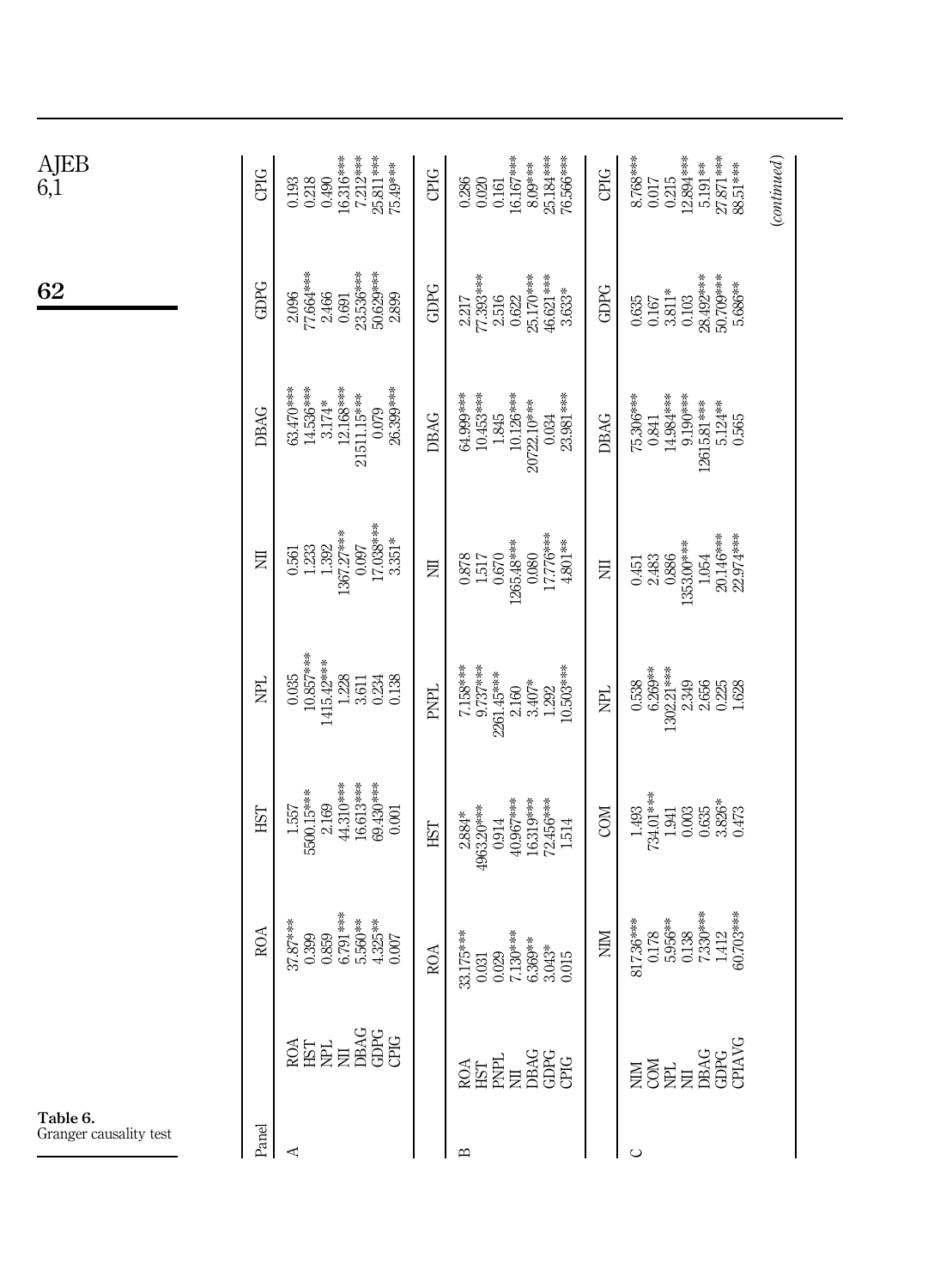| Cpiavg      | 13.12***<br>26.22***<br>94.62***<br>6.75***<br>$6.140**$<br>0.085<br>$0.277$                                                                                                                                                                                                                                                                                                                                                                                                                                                                                                                                                                                                                                                                                                                                                                  |
|-------------|-----------------------------------------------------------------------------------------------------------------------------------------------------------------------------------------------------------------------------------------------------------------------------------------------------------------------------------------------------------------------------------------------------------------------------------------------------------------------------------------------------------------------------------------------------------------------------------------------------------------------------------------------------------------------------------------------------------------------------------------------------------------------------------------------------------------------------------------------|
| GDPG        | 29.54 ***<br>46.75****<br>4.860**<br>2.168<br>0.069<br>1.202<br>$0.001\,$                                                                                                                                                                                                                                                                                                                                                                                                                                                                                                                                                                                                                                                                                                                                                                     |
| DBAG        | 9.286***<br>4.775**<br>12038.23***<br>4.346**<br>88.50***<br>0.553<br>1.510                                                                                                                                                                                                                                                                                                                                                                                                                                                                                                                                                                                                                                                                                                                                                                   |
| E           | 20.657***<br>1290.12***<br>24.35***<br>0.119<br>0.878<br>$1.674\,$<br>1.252                                                                                                                                                                                                                                                                                                                                                                                                                                                                                                                                                                                                                                                                                                                                                                   |
| <b>PNPL</b> | s the results of Granger causality test for the Equation: $\sum_{i=1}^{n} Y_{i,i}^{k} = \sum_{i=1}^{n} \sum_{i=1}^{n} \sum_{j=1}^{n} \beta_{kj} Y_{i,j}^{k} + \epsilon_{ij}^{k}$ ; $\alpha = integer \theta_{i}$ , $\epsilon = error term$ , as of return on assets (ROA), provision for non-performing loans (<br>concentration (COM), growth in banking sector depth (DBAG), growth in gross domestic product (GDPG), growth in average consumer price index (CPIG) and<br>diversification (NII). The superscript k and subscripts i and j, respectively, represent the variable (elements of Y), country and the number of lags<br><b>Note(s):</b> The Table presents the results of Granger causality test for the Equation: $\sum_{k=1}^{n} Y_{i,k}^{k}$<br>11.023***<br>8.839***<br>26.604***<br>1959.56***<br>2.824*<br>0.925<br>0.202 |
| <b>COM</b>  | 3.593**<br>$1.606$<br>747.35***<br>0.052<br>0.004<br>0.933<br>0.345                                                                                                                                                                                                                                                                                                                                                                                                                                                                                                                                                                                                                                                                                                                                                                           |
| NIM         | 9.738***<br>47.767***<br>677.658***<br>5.636**<br>0.325<br>0.755<br>$1.067\,$                                                                                                                                                                                                                                                                                                                                                                                                                                                                                                                                                                                                                                                                                                                                                                 |
|             | $Y = N \times T$ matrix consistin<br>$\begin{array}{ll} \texttt{MMM} \\ \texttt{COM} \\ \texttt{OMH} \\ \texttt{M} \\ \texttt{DBAG} \\ \texttt{GDPG} \\ \texttt{CDIAVG} \end{array}$                                                                                                                                                                                                                                                                                                                                                                                                                                                                                                                                                                                                                                                          |
|             | $\Box$                                                                                                                                                                                                                                                                                                                                                                                                                                                                                                                                                                                                                                                                                                                                                                                                                                        |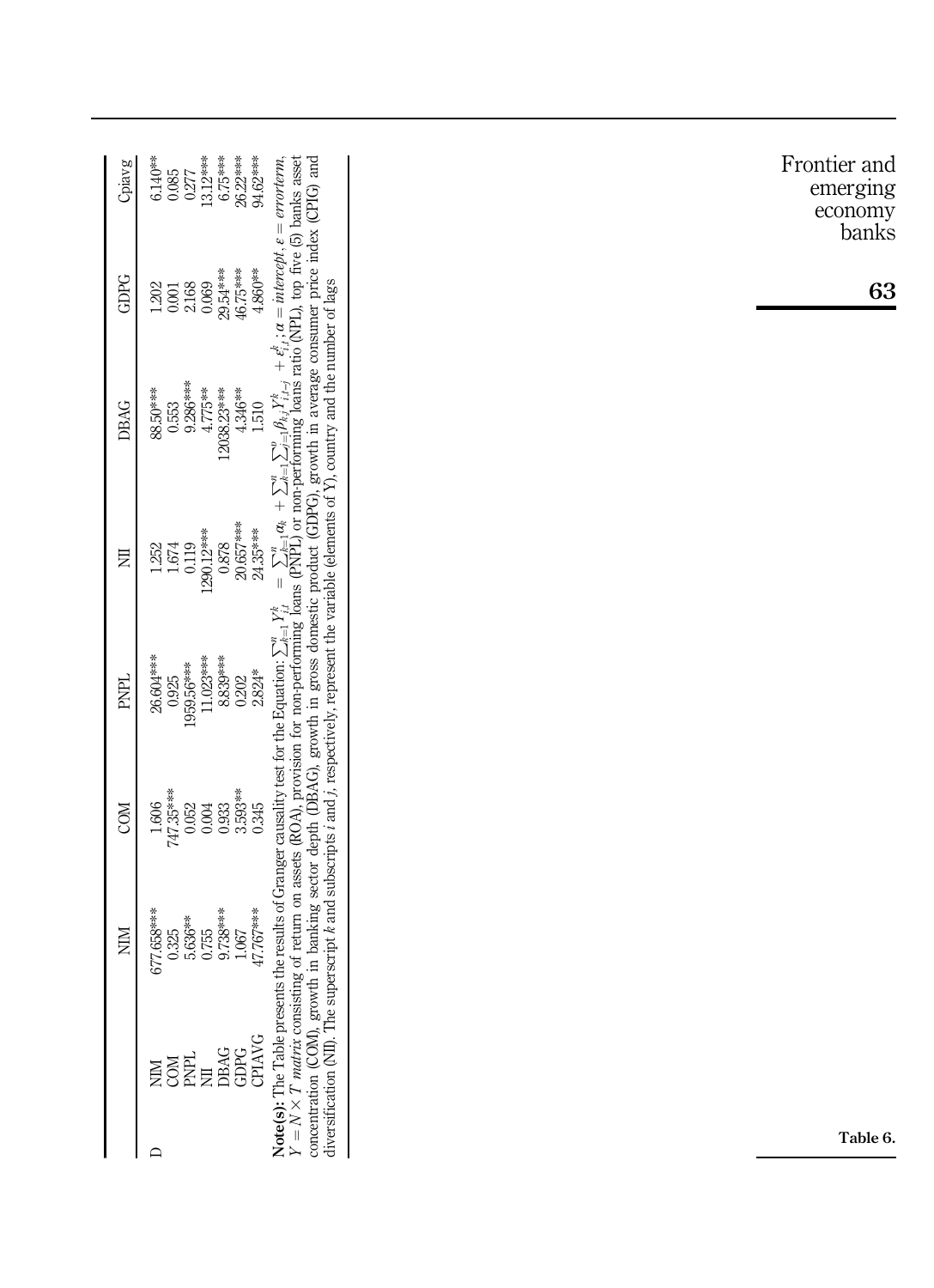<span id="page-14-0"></span>

 $6,1$ 

64

| Panel         |                                                                                                                                                   | <b>ROA</b> | <b>HST</b> | <b>NPL</b>  | NII      | <b>DBAG</b> | <b>GDPG</b> | <b>CPIG</b> |
|---------------|---------------------------------------------------------------------------------------------------------------------------------------------------|------------|------------|-------------|----------|-------------|-------------|-------------|
| А             | <b>ROA</b>                                                                                                                                        | 98.19      | 0.21       | 0.07        | 0.29     | 0.93        | 0.29        | 0.02        |
|               | <b>HST</b>                                                                                                                                        | 0.12       | 97.98      | 0.04        | 1.52     | 0.26        | 0.08        | 0.00        |
|               | <b>NPL</b>                                                                                                                                        | 4.66       | 0.15       | 94.65       | 0.36     | 0.05        | 0.09        | 0.04        |
|               | NШ                                                                                                                                                | 1.16       | 7.61       | 0.95        | 89.05    | 0.27        | 0.55        | 0.40        |
|               | <b>DBAG</b>                                                                                                                                       | 0.73       | 4.19       | 0.07        | 2.50     | 89.84       | 2.60        | 0.07        |
|               | <b>GDPG</b>                                                                                                                                       | 3.82       | 3.64       | 1.43        | 1.36     | 0.88        | 87.37       | 1.51        |
|               | <b>CPIG</b>                                                                                                                                       | 0.01       | 0.92       | 0.03        | 1.03     | 1.55        | 1.65        | 94.81       |
|               |                                                                                                                                                   | <b>ROA</b> | <b>HST</b> | <b>PNPL</b> | NII      | <b>DBAG</b> | <b>GDPG</b> | <b>CPIG</b> |
| B             | <b>ROA</b>                                                                                                                                        | 98.13      | 0.22       | 0.02        | 0.33     | 0.95        | 0.32        | 0.03        |
|               | <b>HST</b>                                                                                                                                        | 0.15       | 97.58      | 0.37        | 1.62     | 0.20        | 0.08        | 0.01        |
|               | <b>PNPL</b>                                                                                                                                       | 0.02       | 2.92       | 96.54       | 0.02     | 0.02        | 0.47        | 0.01        |
|               | NII                                                                                                                                               | 1.12       | 7.43       | 0.37        | 89.86    | 0.23        | 0.56        | 0.43        |
|               | <b>DBAG</b>                                                                                                                                       | 0.76       | 4.05       | 0.50        | 2.44     | 89.54       | 2.63        | 0.08        |
|               | <b>GDPG</b>                                                                                                                                       | 3.79       | 3.71       | 0.20        | 1.33     | 0.96        | 88.57       | 1.43        |
|               | <b>CPIG</b>                                                                                                                                       | 0.01       | 0.94       | 0.51        | 1.22     | 1.72        | 1.64        | 93.96       |
|               |                                                                                                                                                   | <b>NIM</b> | <b>COM</b> | <b>NPL</b>  | NII      | <b>DBAG</b> | <b>GDPG</b> | <b>CPIG</b> |
| $\mathcal{C}$ | <b>NIM</b>                                                                                                                                        | 97.99      | 0.12       | 0.06        | 0.03     | 1.05        | 0.66        | 0.10        |
|               | <b>COM</b>                                                                                                                                        | 0.24       | 98.95      | 0.28        | 0.46     | 0.02        | 0.04        | 0.03        |
|               | <b>NPL</b>                                                                                                                                        | 0.20       | 0.04       | 98.94       | 0.41     | 0.23        | 0.16        | 0.02        |
|               | NII                                                                                                                                               | 0.70       | 0.95       | 1.32        | 95.72    | 0.31        | 0.67        | 0.32        |
|               | <b>DBAG</b>                                                                                                                                       | 13.89      | 1.00       | 0.03        | 4.48     | 77.61       | 2.94        | 0.05        |
|               | <b>GDPG</b>                                                                                                                                       | 1.35       | 0.06       | 2.39        | 2.42     | 0.40        | 92.04       | 1.34        |
|               | <b>CPIG</b>                                                                                                                                       | 6.99       | 0.10       | 0.09        | 2.03     | 0.13        | 1.05        | 89.60       |
|               |                                                                                                                                                   | <b>NIM</b> | <b>COM</b> | <b>PNPL</b> | NШ       | <b>DBAG</b> | <b>GDPG</b> | <b>CPIG</b> |
| D             | NIM                                                                                                                                               | 97.72      | 0.13       | 0.10        | 0.07     | 1.17        | 0.74        | 0.07        |
|               | <b>COM</b>                                                                                                                                        | 0.27       | 99.25      | 0.00        | 0.38     | 0.00        | 0.08        | 0.02        |
|               | <b>PNPL</b>                                                                                                                                       | 0.19       | 0.05       | 99.11       | 0.07     | 0.10        | 0.47        | 0.00        |
|               | NII                                                                                                                                               | 0.58       | 1.01       | 1.14        | 95.99    | 0.21        | 0.71        | 0.35        |
|               | <b>DBAG</b>                                                                                                                                       | 14.27      | 1.00       | 1.30        | 4.02     | 76.35       | 3.00        | 0.06        |
|               | <b>GDPG</b>                                                                                                                                       | 1.37       | 0.05       | 0.35        | $2.26\,$ | 0.51        | 94.12       | 1.34        |
|               | <b>CPIG</b>                                                                                                                                       | 6.73       | 0.10       | 0.19        | 2.21     | 0.20        | 0.89        | 89.67       |
|               | <b>Note(s):</b> The Table presents the results of the Cholesky FEVD test for the Equation: $\sum_{k=1}^{n} Y_{i,k}^k = \sum_{k=1}^{n} \alpha_k +$ |            |            |             |          |             |             |             |

**Note(s):** The Table presents the results of the Cholesky FEVD test for the Equation:  $\sum_{k=1}^{n} Y_{i,t}^{k} = \sum_{k=1}^{n} \alpha_k + \sum_{k=1}^{n} \sum_{j=1}^{n} \beta_{kj} Y_{i,t-j}^{k} + \epsilon_{i,t}^{k}$ ,  $\alpha = intercept, \epsilon = errorterm.Y = N \times Tmatrix$  consisting of return on assets (ROA), provision for non-performing loans (PNPL) or non-performing loans ratio (NPL), top five (5) banks asset concentration (COM), growth in banking sector depth (DBAG), growth in gross domestic product (GDPG), growth in average consumer price index (CPIG) and diversification (NII). The superscript  $k$  and subscripts  $i$  and  $j$  respectively represent the variable (elements of Y), country and the number of lags

Table 7. Forecast error variance decomposition

> driven by ROA (4.7%) and lagged-NPL (94.5%) whereas that of PNPL is mainly driven by HST (2.9%) and lagged-PNPL (96.5%). In addition, the cross-sectional and time series variability in NII is described by ROA (1.2%), HST (7.6%), NPL (0.95%) and lagged-NII (89%), whilst the variability in DBAG is described by HST (4.2%), NII (2.5%), GDP (2.6%) and lagged-DBAG (89.8%). Similarly, the variations in COM and NIM are explained by NII (0.5%) and lagged-COM (99%); and lagged-NIM (98%) and DBAG (1.1%) correspondingly. The evidence shows that the one period lag of each variable is the most important factor describing its variations through time and within the cross-section. This notwithstanding,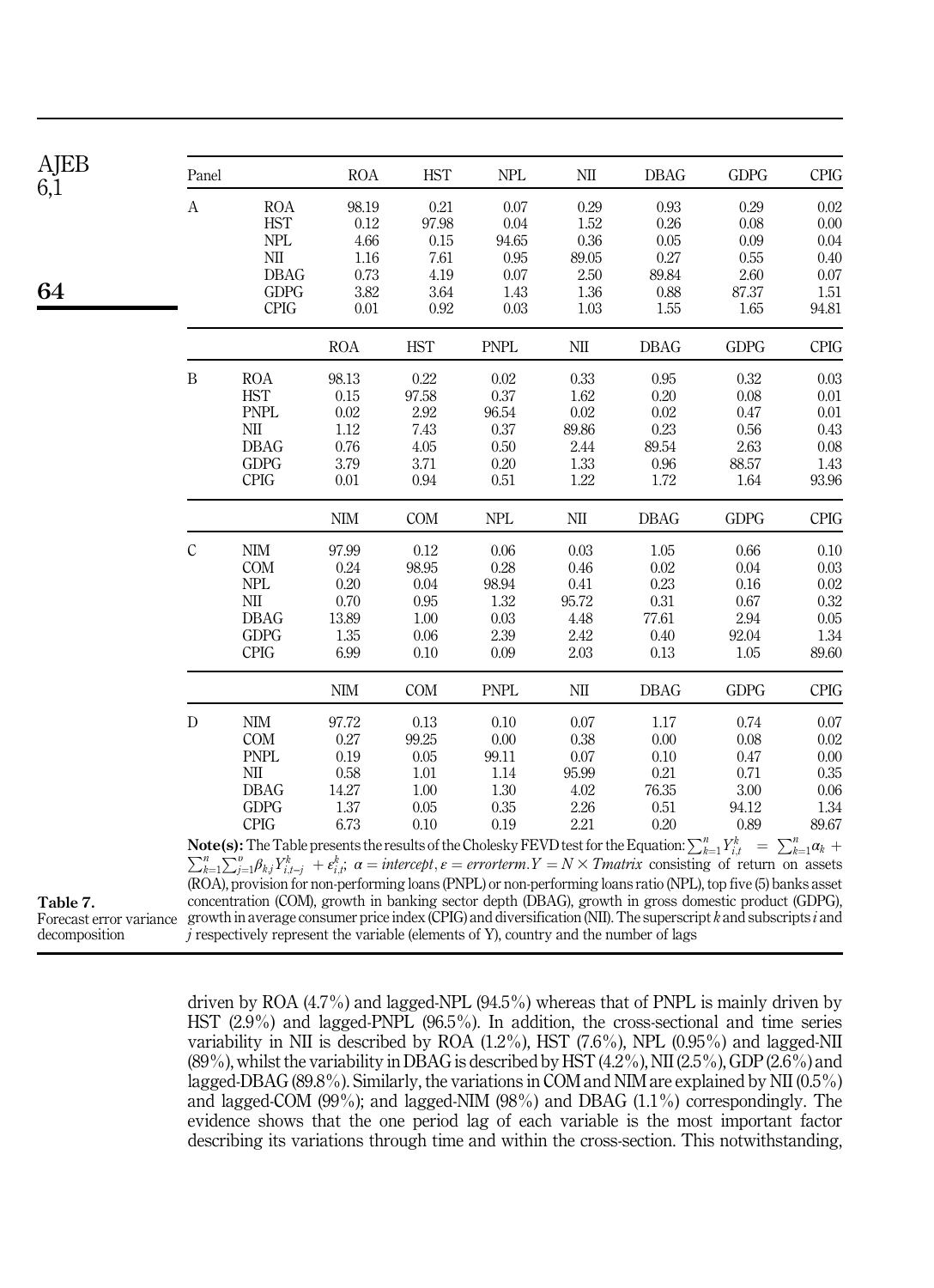the other variables in the system are relevant in describing the variations in the endogenous variables.

For instance, ROA and NII describe about 5.1% of the variance of NPL; 9.75% of the variability in NII is explained by ROA, HST and NPL; and about 1.51% of the variability in ROA are described by DBAG, NII and GDPG. Additionally, 3.4% of the variance of PNPL is explained by HST and DBAG whilst about 1.78% of the variance of HST is captured by NII and DBAG. These values are economically meaningful.

# <span id="page-15-0"></span>6. Conclusions

The study examines the drivers of competition, risk-taking, performance and risk diversification of banks in FEEs. It explores the dynamic relationships among these variables. Additionally, it investigates the influence of banking sector depth and economic performance on the competition, performance, diversification and risk-taking activities of FEE banks.

The study finds that the PNPLs and banking sector depth exert positive effects on competition (HST) whereas non-performing loans and growth in GDP impact banking sector competition negatively. Additionally, improvements in bank performance (net interest margin) and a surge in non-performing loans reduce asset concentration in few banks (increase competition). The results may imply that the expectation of rising competition particularly in periods of economic expansion may drive banks to make more PNPLs. However, as non-performing loans surge, banking sector competition is reduced. In addition, the study finds that bank performance (return on assets) slumps with rising banking sector depth and competition (HST). That is, banks in countries with well-developed and competitive banking sectors are less profitable. Also, the growth in inflation and the PNPLs improve bank performance (net interest margin) although performance is constrained by rising banking sector depth. The paper provides evidence that risk-taking incentives (provisions for non-performing loans) increase with strengthening competition, rising NIM and deepening banking sector depth. Additionally, rising competition, profitability, PNPLs and banking sector depth reduce income diversification. In addition, inflation growth increases income diversification activities. As inflation increases, the likelihood of default may also rise. As a consequence, banks may reduce their focus on interest income and explore other opportunities for improving performance.

The findings from the study have implications for policy and banking practice. The findings suggest that whereas competition is essential for banking sector growth and development, excessive competition may undermine banking sector profitability. Anticompetitive behaviour may lead to increased inefficiency which may consequently undermine banking sector growth. The evidence shows that asset growth may drive up competition and thus improve on efficiency and soundness of the banking sector. Excessive asset growth however, may reduce profitability and diversification activities of FEE banks. Also, lower levels of profitability may lead to higher insolvency risk. Additionally, inadequate diversification opportunities or limited technology to promote diversification may lead to a rise in risk-taking activities and thus undermine banking sector profitability and soundness. Policy that supports sustainable asset growth should be encouraged. That is, policy should dissuade asset growth that is driven by excessive risk-taking. Sustainable asset growth would improve economic activities and drive growth and social welfare enhancement in an economy. In addition, policy should aim at ensuring sufficient level of banking sector competition and not excessive or fierce competition. That is, policy should strike the right balance between competition, performance and stability.

### <span id="page-15-1"></span>Note

1. Data on the variables for each country are contained in the Global Financial Development Database.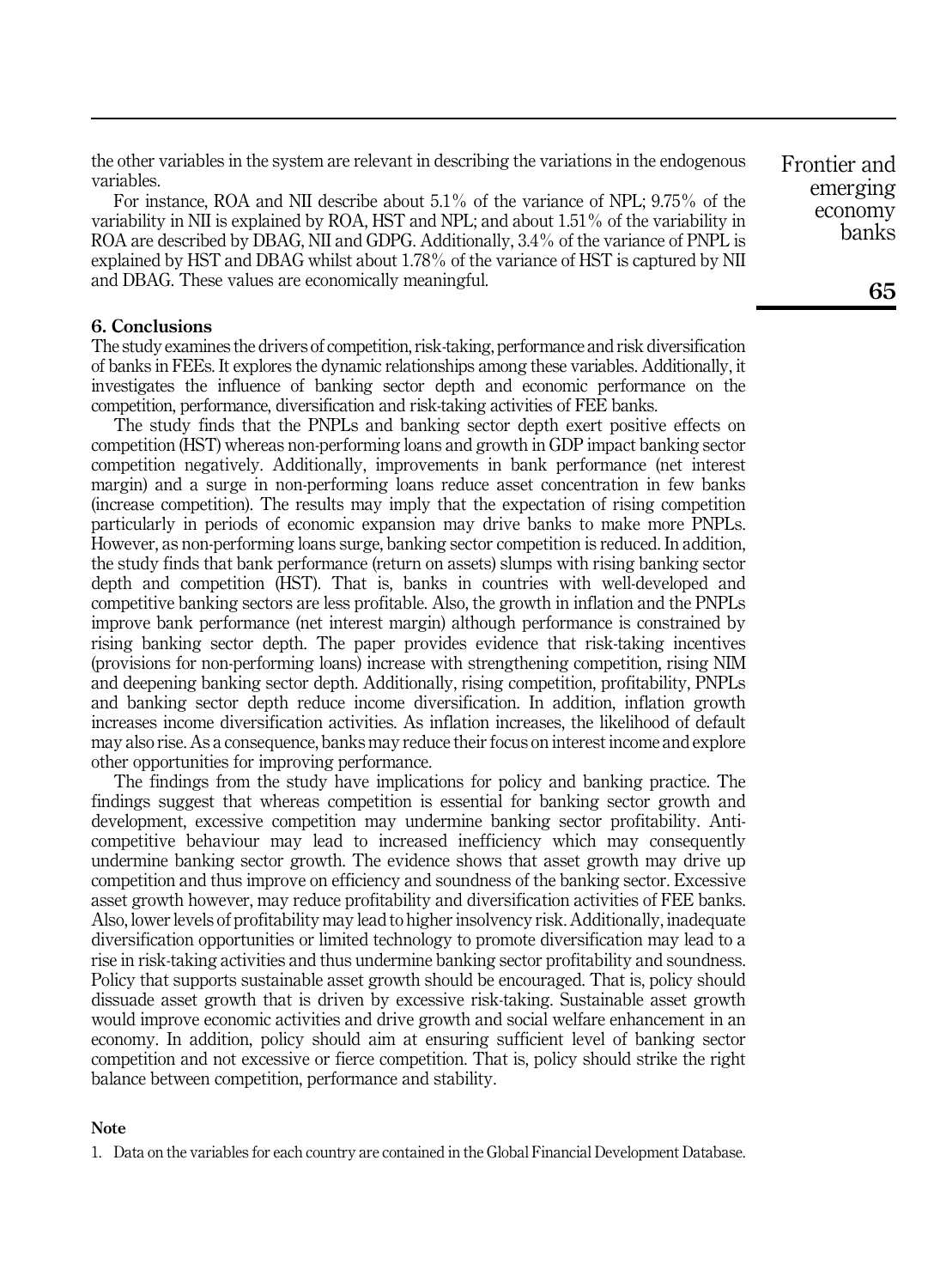## References

- <span id="page-16-4"></span>Akter, A., Majumder, M.T.H. and Uddin, M.J. (2018), "Do capital regulations and risk-taking behavior affect bank performance? Evidence from Bangladesh", Asian Economic and Financial Review, Vol. 8 No. 8, p. 1042.
- <span id="page-16-1"></span>Akter, R., Ahmad, S., Kulsum, U., Hira, N.J., Akhter, S. and Islam, M.S. (2019), "A study on the implementation of Basel III: Bangladeshi perspective", Academy of Strategic Management Journal, Vol. 18 No. 6, pp. 1-10.
- <span id="page-16-8"></span>Anginer, D., Demirguc-Kunt, A. and Zhu, M. (2014), "How does competition affect bank systemic risk?", Journal of Financial Intermediation, Vol. 23 No. 1, pp. 1-26.
- <span id="page-16-0"></span>Barth, J.R., Caprio, G. Jr and Levine, R. (2004), "Bank regulation and supervision: what works best?", Journal of Financial Intermediation, Vol. 13 No. 2, pp. 205-248.
- <span id="page-16-15"></span>Berger, A.N. (1995), "The relationship between capital and earnings in banking", *Journal of Money*, Credit and Banking, Vol. 27 No. 2, pp. 432-456.
- <span id="page-16-12"></span>Berger, A.N., Hasan, I. and Zhou, M. (2010), "The effects of focus versus diversification on bank performance: evidence from Chinese banks", Journal of Banking and Finance, Vol. 34 No. 7, pp. 1417-1435.
- <span id="page-16-5"></span>Bikker, J.A. (2010), "Measuring performance of banks: an assessment", *Journal of Applied Business and* Economics, Vol. 11 No. 4, pp. 141-159.
- <span id="page-16-19"></span>Boateng, K. (2019), "The relationship between efficiency, productivity and profitability of Ghanaian banks", IOSR Journal of Business and Management (IOSR-JBM), Vol. 21 No. 6, pp. 52-60.
- <span id="page-16-7"></span>Brissimis, S.N., Delis, M.D. and Papanikolaou, N.I. (2008), "Exploring the nexus between banking sector reform and performance: evidence from newly acceded EU countries", Journal of Banking and Finance, Vol. 32 No. 12, pp. 2674-2683.
- <span id="page-16-3"></span>Campbell, A. (2007), "Bank insolvency and the problem of nonperforming loans", Journal of Banking Regulation, Vol. 9 No. 1, pp. 25-45.
- <span id="page-16-16"></span>Canova, F. and Ciccarelli, M. (2013), Panel Vector Autoregressive Models: A Survey, ECB Working Paper, No. 1507, European Central Bank (ECB), Frankfurt.
- <span id="page-16-18"></span>Claessens, S. and Laeven, L. (2004), "What drives bank competition? Some international evidence", Journal of Money, Credit and Banking, Vol. 36 No. 3, pp. 563-583.
- <span id="page-16-6"></span>Clarke, G.R., Cull, R., Martinez Peria, M.S. and Sanchez, S.M. (2001), Foreign Bank Entry: Experience, Implications for Developing Countries, and Agenda for Further Research, Policy Research Working Paper, (2698), World Bank.
- <span id="page-16-11"></span>Craigwell, R. and Maxwell, C. (2006), "Non-interest income and financial performance at commercial banks in Barbados", Savings and Development, Vol. 30 No. 3, pp. 309-328.
- <span id="page-16-17"></span>Danisman, G. (2018), "Overview of competition in the banking sector", International Journal of Economics, Commerce and Management, Vol. 6 No. 4, pp. 59-71.
- <span id="page-16-14"></span>Demsetz, H. (1973), "Industry structure, market rivalry and public policy", *Journal of Law and* Economics, Vol. 16 No. 1, pp. 1-9.
- <span id="page-16-20"></span>Dickey, D.A. and Fuller, W.A. (1979), "Distribution of the estimators for autoregressive time series with a unit root", *Journal of the American Statistical Association*, Vol. 74 No. 366a, pp. 427-431.
- <span id="page-16-10"></span>Fiordelisi, F. and Mare, D.S. (2014), "Competition and financial stability in European cooperative banks", Journal of International Money and Finance, Vol. 45, pp. 1-16.
- <span id="page-16-2"></span>García-Herrero, A., Gavilá, S. and Santabárbara, D. (2009), "What explains the low profitability of Chinese banks?", Journal of Banking and Finance, Vol. 33 No. 11, pp. 2080-2092.
- <span id="page-16-13"></span>Ghosh, S. (2014), "Risk, capital and financial crisis: evidence for GCC banks", Borsa Istanbul Review, Vol. 14 No. 3, pp. 145-157.
- <span id="page-16-9"></span>Goddard, J., Molyneux, P. and Wilson, J.O. (2004), "The profitability of European banks: a crosssectional and dynamic panel analysis", *The Manchester School*, Vol. 72 No. 3, pp. 363-381.

**AIEB** 6,1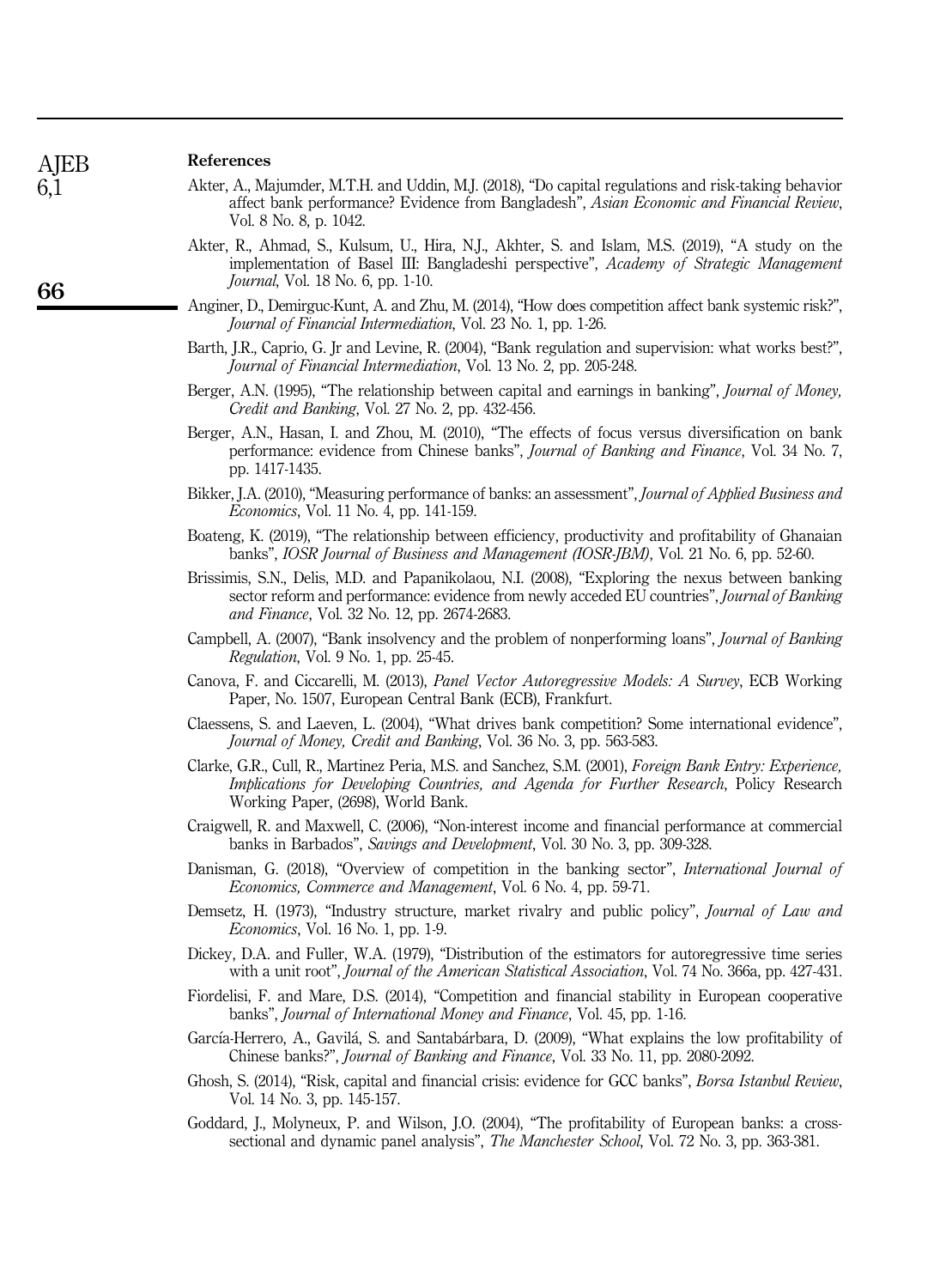- <span id="page-17-10"></span>Gonzalez, L.O., Razia, A., Bua, M.V. and Sestayo, R.L. (2017), "Competition, concentration and risk taking in Banking sector of MENA countries", Research in International Business and Finance, Vol. 42, pp. 591-604.
- <span id="page-17-19"></span>Guidara, A., Soumare, I. and Tchana, F.T. (2013), "Banks' capital buffer, risk and performance in the Canadian banking system: impact of business cycles and regulatory changes", Journal of Banking and Finance, Vol. 37 No. 9, pp. 3373-3387.
- <span id="page-17-9"></span>Gupta, A.D. and Moudud-Ul-Huq, S. (2020), "Do competition and revenue diversification have significant effect on risk-taking? Empirical evidence from BRICS banks", International Journal of Financial Engineering, Vol. 7 No. 01, p. 2050007.
- <span id="page-17-16"></span>Holtz-Eakin, D., Newey, W. and Rosen, H.S. (1988), "Estimating vector autoregressions with panel data", Econometrica: Journal of the Econometric Society, Vol. 56 No. 6, pp. 1371-1395.
- <span id="page-17-15"></span>Jiménez, G., Lopez, J.A. and Saurina, J. (2013), "How does competition affect bank risk-taking?", Journal of Financial Stability, Vol. 9 No. 2, pp. 185-195.
- <span id="page-17-6"></span>Kasman, A. and Carvallo, O. (2014), "Financial stability, competition and efficiency in Latin American and Caribbean banking", Journal of Applied Economics, Vol. 17 No. 2, pp. 301-324.
- <span id="page-17-1"></span>Koivu, T. (2012), "Monetary policy, asset prices and consumption in China", *Economic Systems*, Vol. 36 No. 2, pp. 307-325.
- <span id="page-17-18"></span>Li, S. (2019), "Banking sector reform, competition, and bank stability: an empirical analysis of transition countries", Emerging Markets Finance and Trade, Vol. 55 No. 13, pp. 3069-3093.
- <span id="page-17-17"></span>Liu, H., Molyneux, P. and Nguyen, L.H. (2012), "Competition and risk in the South East Asian commercial", Applied Economics, Vol. 44 No. 28, pp. 3627-3644.
- <span id="page-17-12"></span>Maji, S.G. and Hazarika, P. (2018), "Capital regulation, competition and risk-taking behavior of Indian banks in a simultaneous approach", Managerial Finance, Vol. 44 No. 4, pp. 459-477.
- <span id="page-17-8"></span>Majumder, M.T.H. and Li, X. (2018), "Bank risk and performance in an emerging market setting: the case of Bangladesh", Journal of Economics, Finance and Administrative Science, Vol. 23 No. 46, pp. 199-229.
- <span id="page-17-4"></span>Majumder, M.T.H. and Uddin, M.J. (2017), "The determinants of profitability of nationalised banks in Bangladesh", International Journal of Economics and Business Research, Vol. 13 No. 4, pp. 335-348.
- <span id="page-17-3"></span>Merin, M.A. (2016), "Determinants of bank profitability in Ethiopia: a case study of private commercial banks", Research Journal of Finance and Accounting, Vol. 7 No. 7, pp. 28-43.
- <span id="page-17-5"></span>Mlambo, K. and Ncube, M. (2011), "Competition and efficiency in the banking sector in South Africa", African Development Review, Vol. 23 No. 1, pp. 4-15.
- <span id="page-17-0"></span>Moshirian, F. and Wu, Q. (2012), "Banking industry volatility and economic growth", Research in International Business and Finance, Vol. 26 No. 3, pp. 428-442.
- <span id="page-17-20"></span>Perry, P. (1992), "Do banks gain or lose form inflation", *Journal of Retail Banking*, Vol. 14 No. 2, pp. 25-30.
- <span id="page-17-7"></span>Petria, N., Capraru, B. and Ihnatov, I. (2015), "Determinants of banks' profitability: evidence from EU 27 banking systems", Procedia Economics and Finance, Vol. 20, pp. 518-524.
- <span id="page-17-2"></span>Rahman, M.M., Hamid, M.K. and Khan, M.A.M. (2015), "Determinants of bank profitability: empirical evidence from Bangladesh", International Journal of Business and Management, Vol. 10 No. 8, p. 135.
- <span id="page-17-11"></span>Saif-Alyousfi, A.Y., Saha, A. and Md-Rus, R. (2020), "The impact of bank competition and concentration on bank risk-taking behavior and stability: evidence from GCC countries", The North American Journal of Economics and Finance, Vol. 51, p. 100867.
- <span id="page-17-13"></span>Sarkar, S. and Sensarma, R. (2016), "The relationship between competition and risk-taking behaviour of Indian banks", Journal of Financial Economic Policy, Vol. 8 No. 1, pp. 95-111.
- <span id="page-17-14"></span>Schaeck, K. and Cihák, M. (2014), "Competition, efficiency, and stability in banking", Financial Management, Vol. 43 No. 1, pp. 215-241.